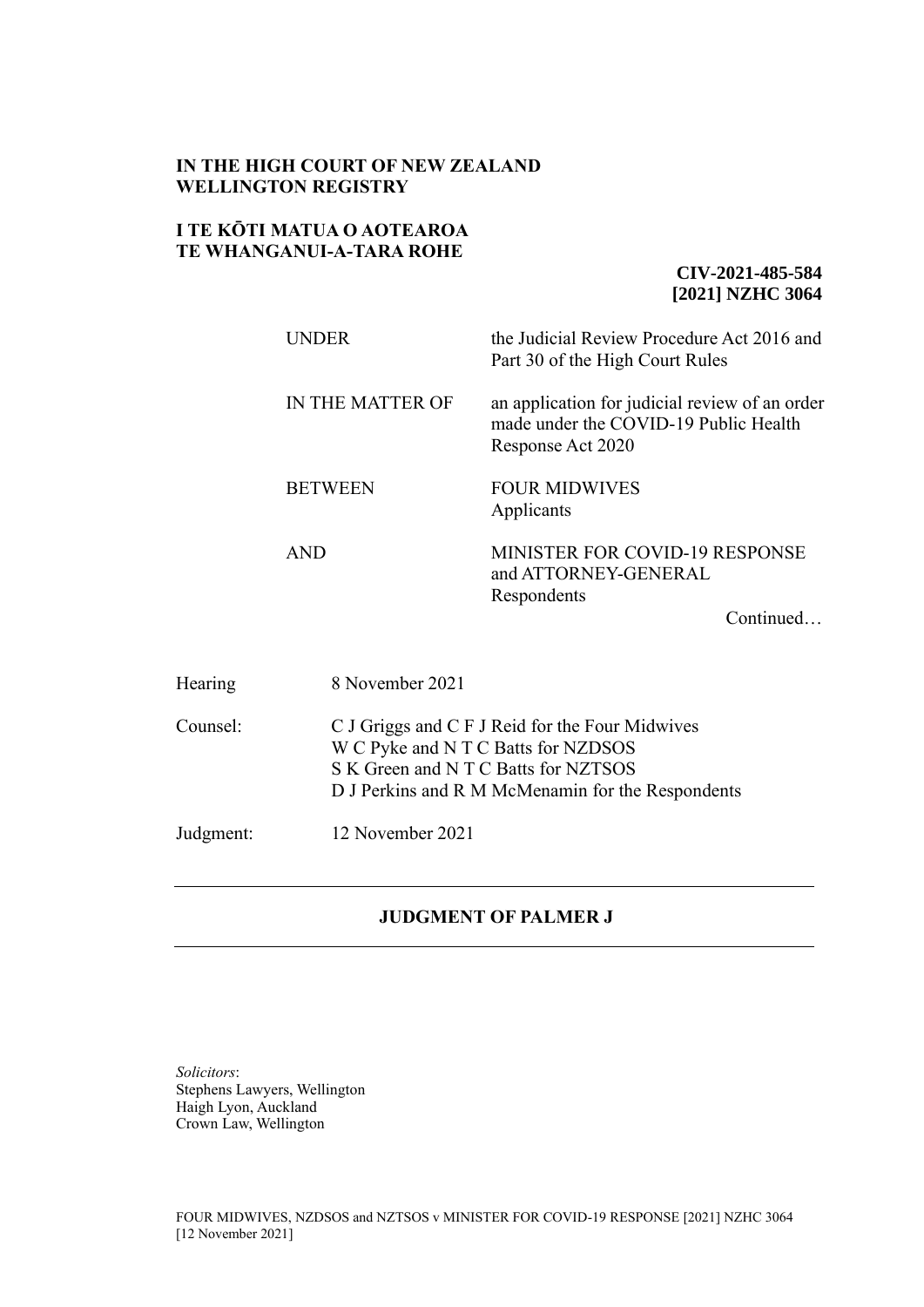Continued…

# **CIV-2021-485-595**

| UNDER            | the Judicial Review Procedure Act 2016 and<br>the Declaratory Judgments Act 1908                                                                               |
|------------------|----------------------------------------------------------------------------------------------------------------------------------------------------------------|
| IN THE MATTER OF | the making and amendment of the COVID-<br>19 Public Health Response (Vaccinations)<br>Order 2021 under s 11 of the COVID-19<br>Public Health Response Act 2020 |
| <b>BETWEEN</b>   | NZDSOS INC and NZTSOS<br>Applicants                                                                                                                            |
| <b>AND</b>       | MINISTER FOR COVID-19 RESPONSE,<br>DIRECTOR-GENERAL OF HEALTH and<br>ATTORNEY-GENERAL<br>Respondents                                                           |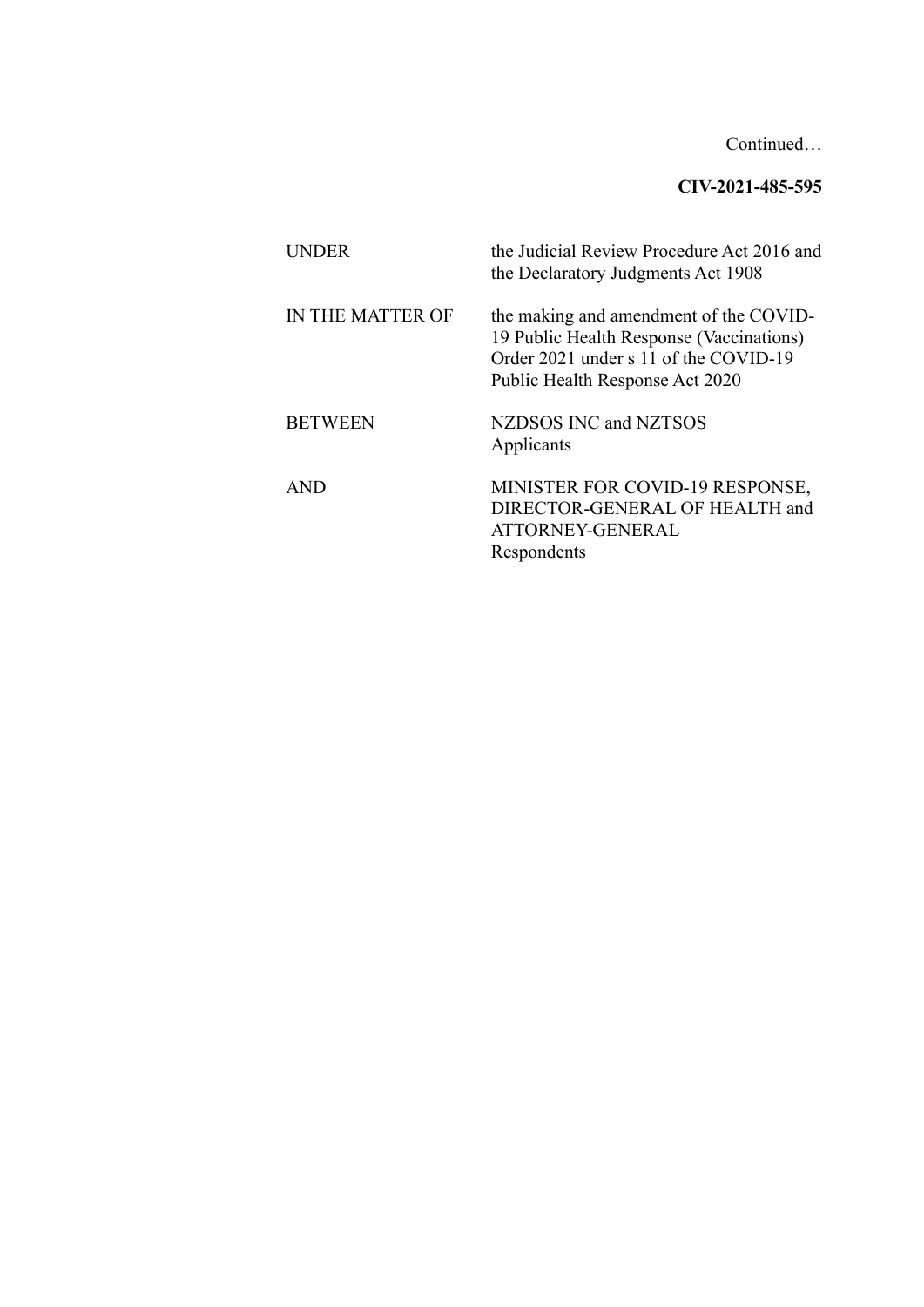#### **Summary**

[1] Under the COVID-19 Public Health Response Act 2020 (the Act), the responsible Minister has made orders requiring individuals in certain occupations to be vaccinated against COVID-19. In this case, four midwives challenge the order relating to them. That challenge was heard together with the first cause of action brought by two incorporated societies, NZDSOS and NZTSOS (New Zealand Doctors and Teachers, respectively, Speaking Out with Science). They argue the COVID-19 Public Health Response (Vaccinations) Order 2021 (the Order) is not legally valid because the Act does not empower it to be made, if interpreted consistently with the right to refuse medical treatment under the New Zealand Bill of Rights Act 1990 (Bill of Rights) and the principle of legality. A second cause of action of NZDSOS and NZTSOS, that the Order is invalid because it is not a reasonable and justified limit on the right under s 5 of the Bill of Rights, has yet to be heard.

[2] The words of the Act encompass the power to require a person not to associate with others unless vaccinated, and to be vaccinated in order to engage in an activity. Interpreting the empowering provision in light of its purpose and context does not detract from that. The right to refuse to undergo medical treatment under s 11 of the Bill of Rights is engaged here. No order can be made under the empowering provision that limits the right unless it is reasonable, prescribed by law and can be demonstrably justified in a free and democratic society under s 5 of the Bill of Rights. In this case, the applicants do not argue the Order is an unjustified limit. The Bill of Rights does not require the usual purposive interpretation of the empowering provision to be narrowed to mean that the Order is outside its scope. Indeed, the text of the Act explicitly indicates that Parliament envisaged that orders may be made which limit rights under the Bill of Rights, as long as the limits are justified under s 5. The common law principle of legality, which requires legislative limitations on fundamental rights to be clearly expressed, does not require a different interpretation.

[3] I decline the application. I anonymise the four midwives in this judgment. I direct their court file not be searched without permission of a Judge, for three years, to preserve their effective exercise of the right of access to justice, in light of concerns for them and their family members deriving from current social division.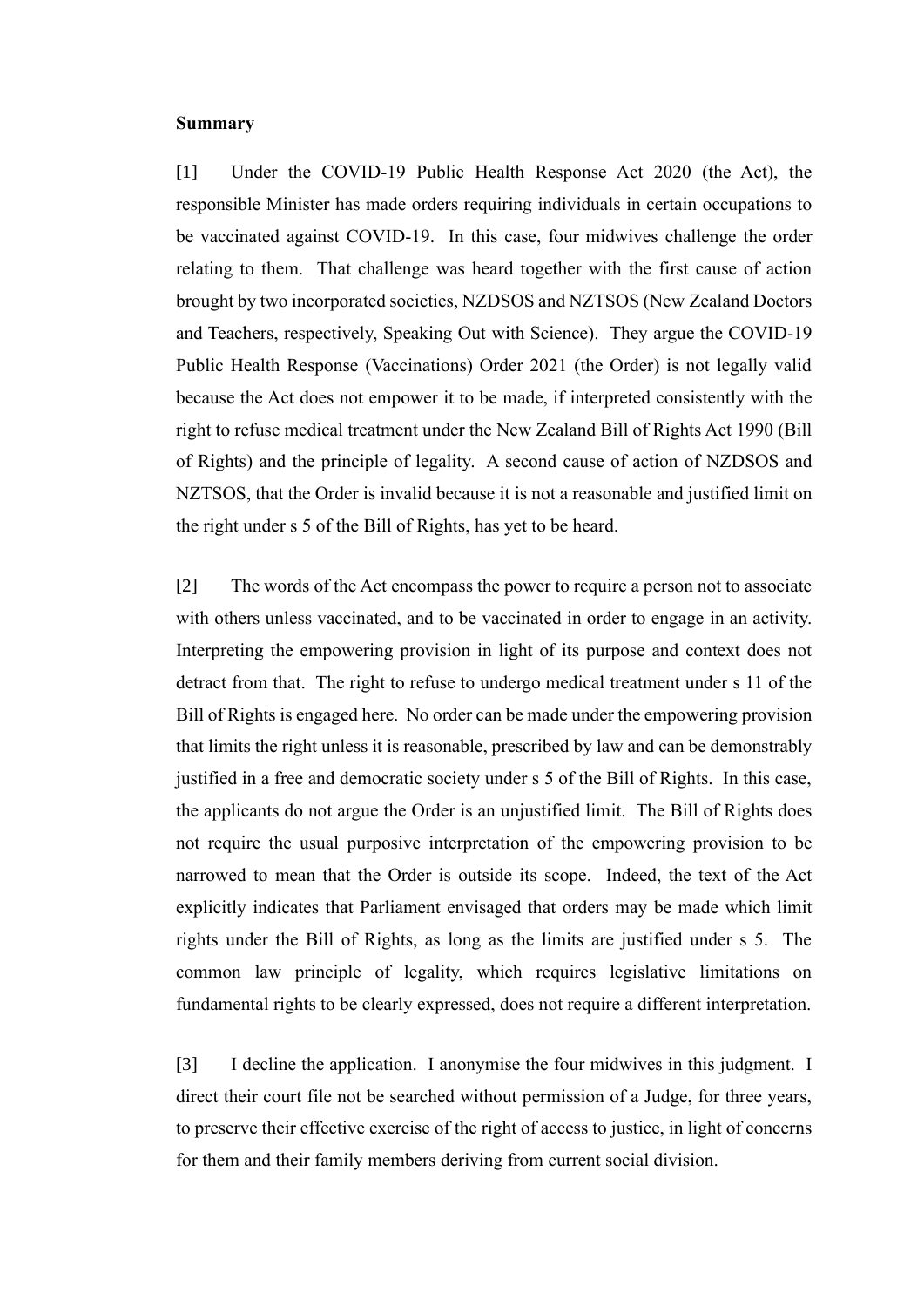## **The Act and the Order**

[4] The COVID-19 pandemic has gripped the world since the beginning of 2020. The general context of the advent of the pandemic, as well as New Zealand's history of public health legislation dealing with pandemics, is described in part 2 of the Court of Appeal's recent judgment in *Borrowdale v Director-General of Health*. 1 Relevantly here, in New Zealand:

- <span id="page-3-0"></span>(a) On 30 January and 11 March 2020, Orders in Council declaring novel coronavirus and COVID-19 notifiable infectious diseases and quarantinable diseases under the Health Act 1956 came into effect.
- (b) On 24 March 2020, the Prime Minister issued an epidemic notice under the Epidemic Preparedness Act 2006. The notice has been renewed every three months and remains in force.
- (c) On 25 March 2020, the Minister of Civil Defence declared a state of national emergency under the Civil Defence Emergency Management Act 2005. The declaration was extended until it lapsed on 13 May 2020.

## *The Act*

[5] On 13 May 2020, the Act came into force. Section 3 provides that the Act will be automatically repealed after two years unless repealed sooner (though Parliament could, of course, amend that). Section 4 sets out the purpose of the Act:

The purpose of this Act is to support a public health response to COVID-19 that—

- (a) prevents, and limits the risk of, the outbreak or spread of COVID-19 (taking into account the infectious nature and potential for asymptomatic transmission of COVID-19); and
- (b) avoids, mitigates, or remedies the actual or potential adverse effects of the COVID-19 outbreak (whether direct or indirect); and
- (c) is co-ordinated, orderly, and proportionate; and

<sup>&</sup>lt;sup>1</sup> *Borrowdale v Director-General of Health* [2021] NZCA 520.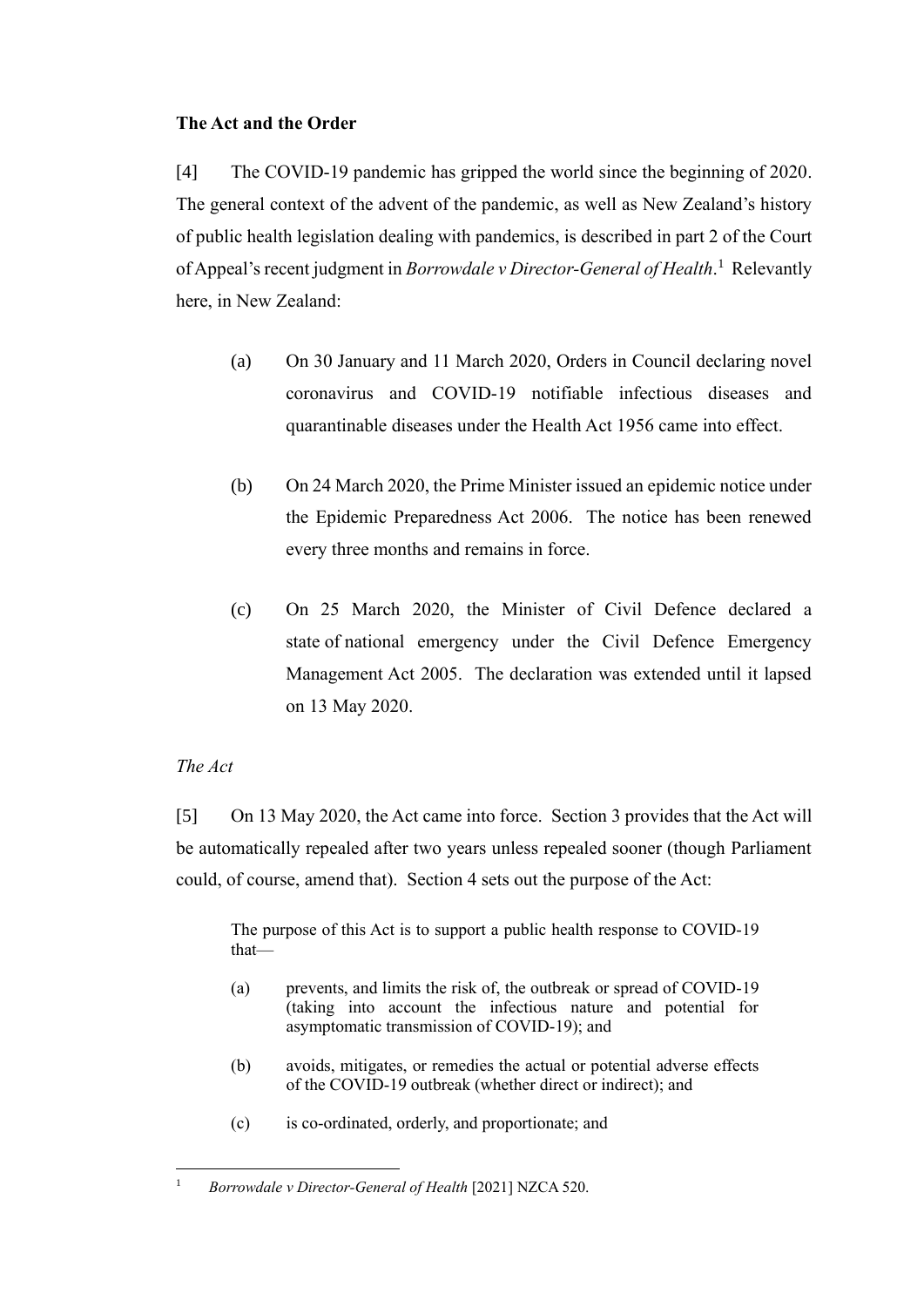- (ca) allows social, economic, and other factors to be taken into account where it is relevant to do so; and
- (cb) is economically sustainable and allows for the recovery of MIQF costs; and
- (d) has enforceable measures, in addition to the relevant voluntary measures and public health and other guidance that also support that response.

[6] Part 2 of the Act empowers orders to be made if an epidemic notice is in force for COVID-19, or a state of emergency is in force, or the Prime Minister has authorised the use of COVID-19 orders. The first of those circumstances applies at present. When the Act was enacted, there was no vaccine for COVID-19 in existence.<sup>2</sup>

[7] Sections 9, 11, 12 and 13 of the Act are relevant to this case, particularly s 11. Extracts are annexed to this judgment for ease of reference. In summary:

(a) The empowering provision, s  $11(1)(a)$  states:

The Minister … may in accordance with [section 9](https://www.legislation.govt.nz/act/public/2020/0012/latest/link.aspx?id=LMS344175#LMS344175) … make an order under this section for 1 or more of the following purposes:

- (a) to require persons to refrain from taking any specified actions that contribute or are likely to contribute to the risk of the outbreak or spread of COVID-19, or require persons to take any specified actions, or comply with any specified measures, that contribute or are likely to contribute to preventing the risk of the outbreak or spread of COVID-19, including (without limitation) requiring persons to do any of the following:
	- …
	- (v) refrain from carrying out specified activities (for example, business activities involving close personal contact) or require specified activities to be carried out only in any specified way or in compliance with specified measures:
	- …
	- (viii) report for and undergo a medical examination or testing of any kind, and at any place or time, specified and in any specified way or specified circumstances:

<sup>2</sup> (12 May 2020) 745 NZPD (COVID-19 Public Health Response Bill — First Reading, David Parker).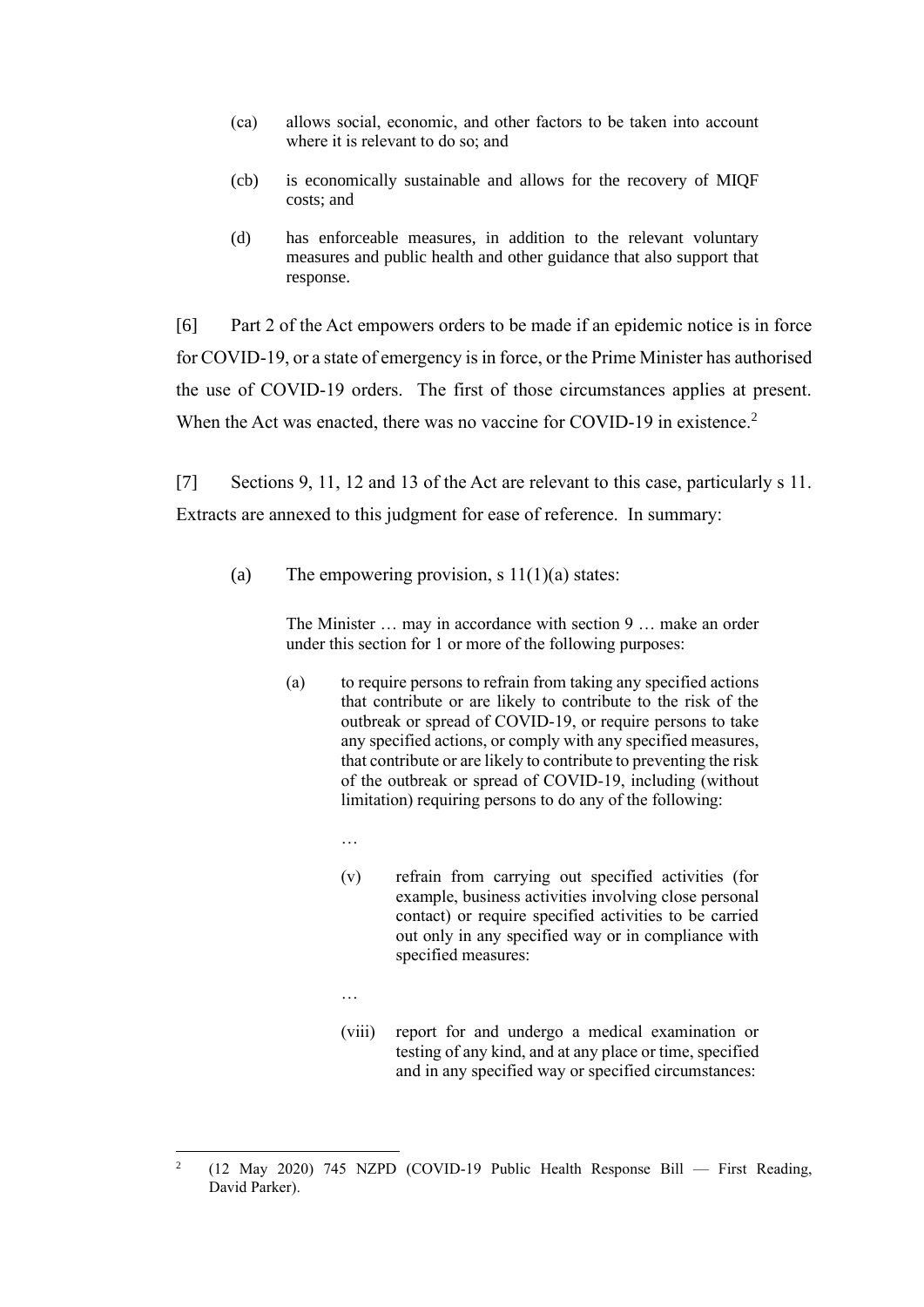- (b) Section 11(1)(a)(viii) was amended by the COVID-19 Public Health Response Amendment Act 2020 with effect from 6 August 2020. The original wording was "report for medical examination or testing in any specified way or in any specified circumstances".
- (c) Section  $9(1)$  specifies the considerations to which the Minister must and may have regard in making an order under s 11. That includes the requirement in s 9(1)(ba) that "the Minister must be satisfied that the order does not limit or is a justified limit on the rights and freedoms in the [Bill of Rights]".
- (d) Section 12 contains general provisions as to what orders may impose, apply, exempt, or authorise and what they may not. That includes, in s  $12(1)(e)$ , that, if any thing can be prohibited, it can be permitted only subject to specified conditions.
- (e) Section 13 contains provisions in relation to the legal effect of orders. Section 13(2) preserves application of the Bill of Rights. Section 13(3) clarifies that nothing in the Act prevents legal proceedings being filed, heard or determined in respect of the making or terms of an order.
- (f) Section 14(5) requires the Minister and Director-General to "keep their COVID-19 orders under review". Section 15 empowers the Minister, at any time, to amend, extend, or revoke any COVID-19 order the Minister has made, subject to the same requirements as apply to the making of an order, with all necessary modifications.
- (g) Section 16 provides that an order made by the Minister is revoked after a specified period unless it is approved by the resolution of the House of Representatives. Section 17 provides that an order is a disallowable instrument and must be presented to the House as soon as practicable.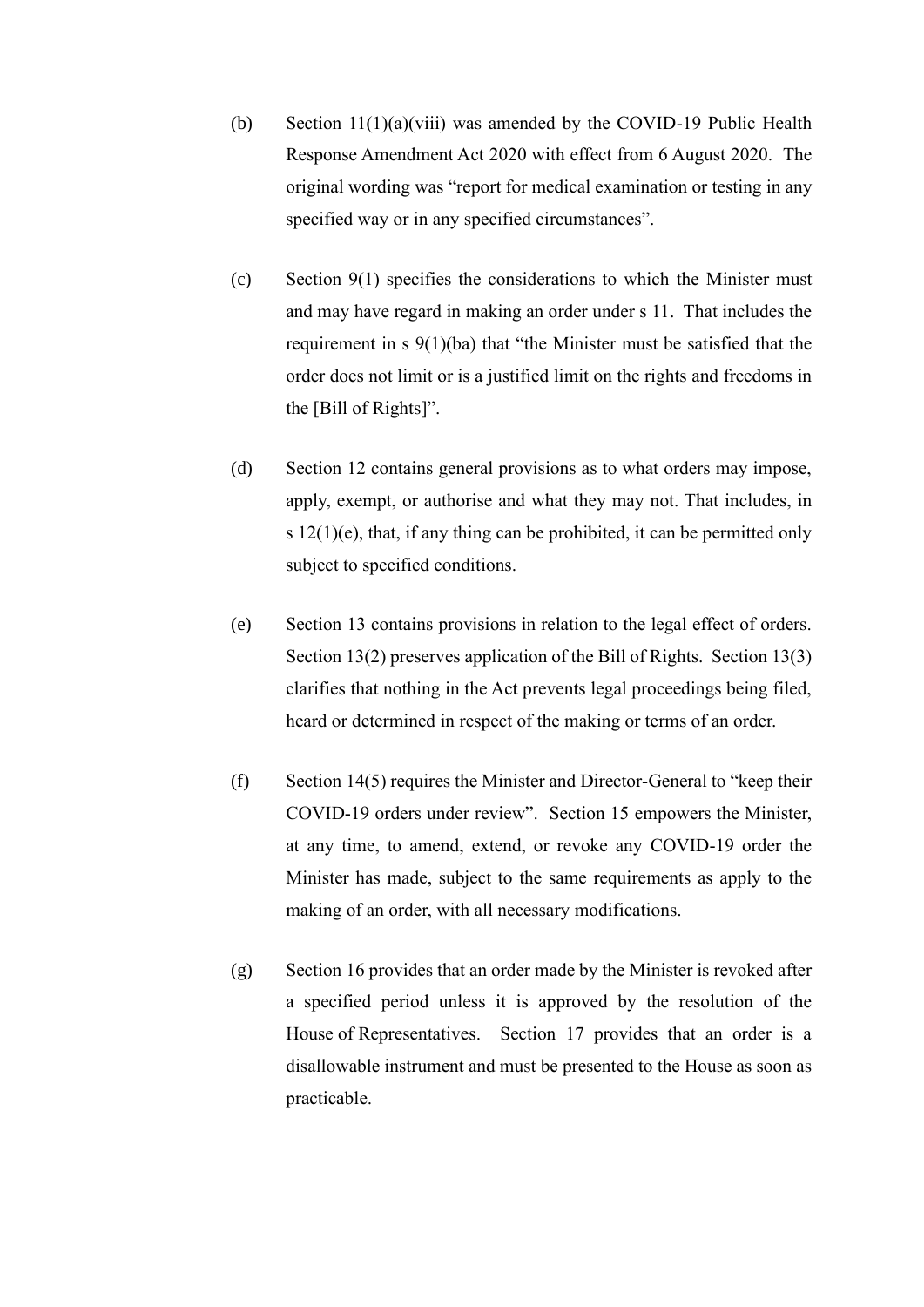(h) Under s 18, the Director-General of Health may authorise a person or class of persons to enforce orders. Section 21 empowers an enforcement officer who has reasonable grounds to believe a person is contravening, or likely to contravene, an order to direct them to stop or to take any action that prevents or limits their non-compliance. Under s 26, a person who intentionally fails to comply with a COVID-19 order commits an offence and is liable on conviction to imprisonment for up to six months or a fine of up to \$4,000. Offences specified as infringement offences in an order carry penalties of a fee of \$300 or a fine of up to \$1,000.

## *The Order and Amendment Orders*

[8] Orders have been made under the Act dealing with issues such as management of the air and maritime borders, Alert Level restrictions, Management Isolation and Quarantine (MIQ), quarantine-free travel, testing technology and mandates, and vaccination mandates.

[9] The Order was made on 28 April 2021 and came into force at 11.59 pm on 30 April 2021. It was approved by the House of Representatives on 1 June 2021.<sup>3</sup>

[10] Clause 3 (including immaterial subsequent amendments) provides:

## **3 Purpose**

The purpose of this order is to prevent, and limit the risk of, the outbreak or spread of COVID-19 by requiring certain work to be carried out by affected persons who are vaccinated.

- [11] Relevant operative clauses are included in the Annex. In summary:
	- (a) Clause 7 imposes a duty on affected persons not to carry out certain work unless they are vaccinated or exempt.

<sup>3</sup> (1 June 2021) 752 NZPD 3071–3080.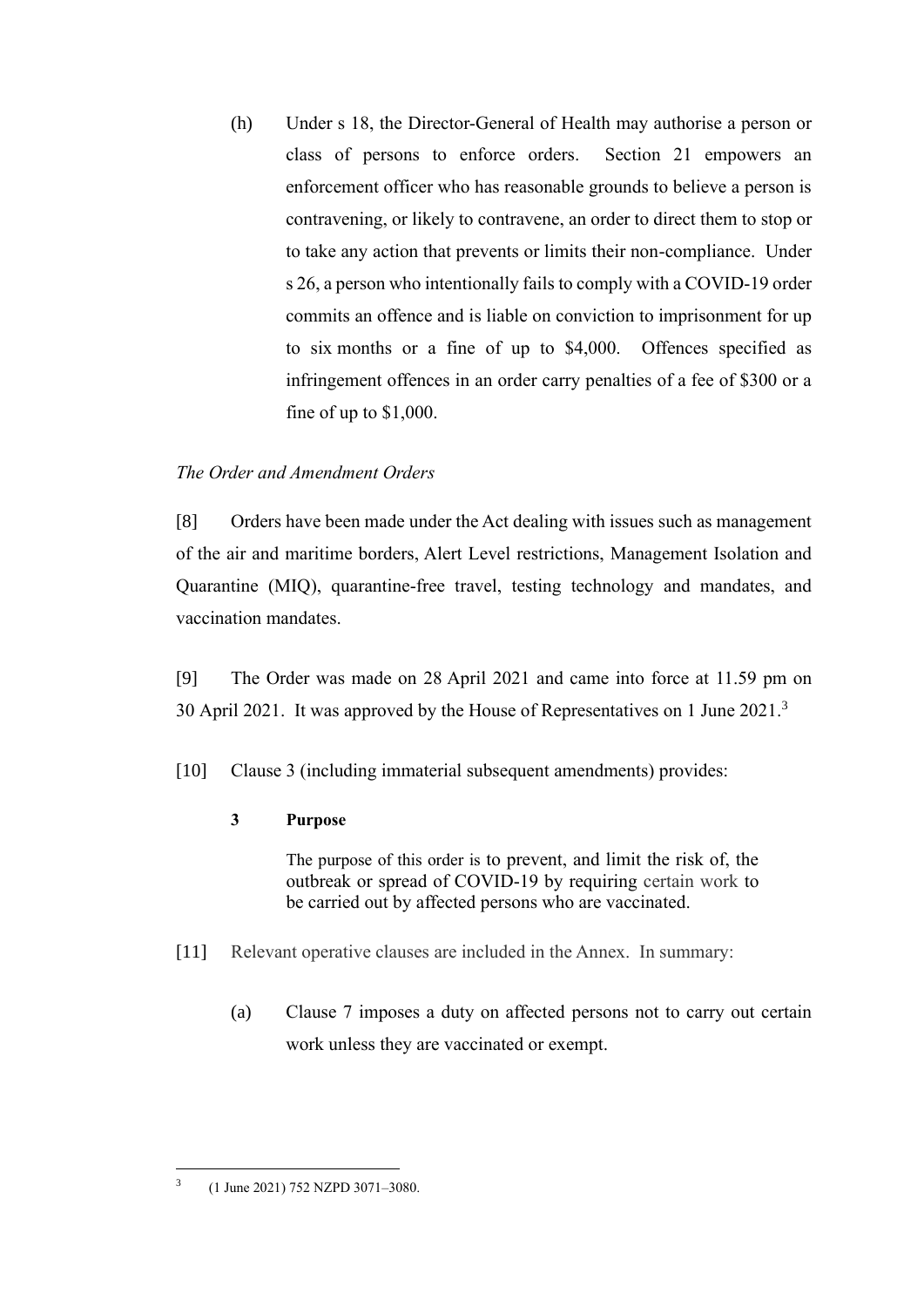- (b) Clause 8 imposes a duty on a PCBU not to allow an affected person to carry out certain work unless satisfied they are vaccinated or exempt.
- (c) Clause 11 imposes duties on affected persons to advise the relevant PCBU of their vaccination status and give them access to their vaccination records.
- (d) A "relevant PCBU" is a "person conducting a business or undertaking" as defined in s 17 of the Health and Safety at Work Act 2015.
- (e) Clause 9 of the Order empowers the chief executive of a relevant PCBU to make exceptions to cl 8 and provides for exceptions in an emergency.
- (f) Clauses 9A and 9B empower the Director-General to grant vaccination exemptions.
- (g) Clauses 10 and 11A impose duties on relevant PCBUs to confirm whether an affected person is vaccinated, to notify an affected person of their duty to be vaccinated, to notify the Ministry of Health as soon as practicable of any change in the vaccination status of an affected person or when a person ceased to be an affected person, and to keep records about certain affected persons.
- (h) Clause 12 requires the Director-General of Health to keep, maintain and monitor a register of the vaccination status of affected persons and provide that information to relevant PCBUs.
- (i) Clause 13 provides that a breach of cls 7, 8, 10 or 11 is an infringement offence.

[12] Initially, the Order made vaccination mandatory for workers at MIQ facilities, airport and maritime port workers, and aircrew. There have been amendments: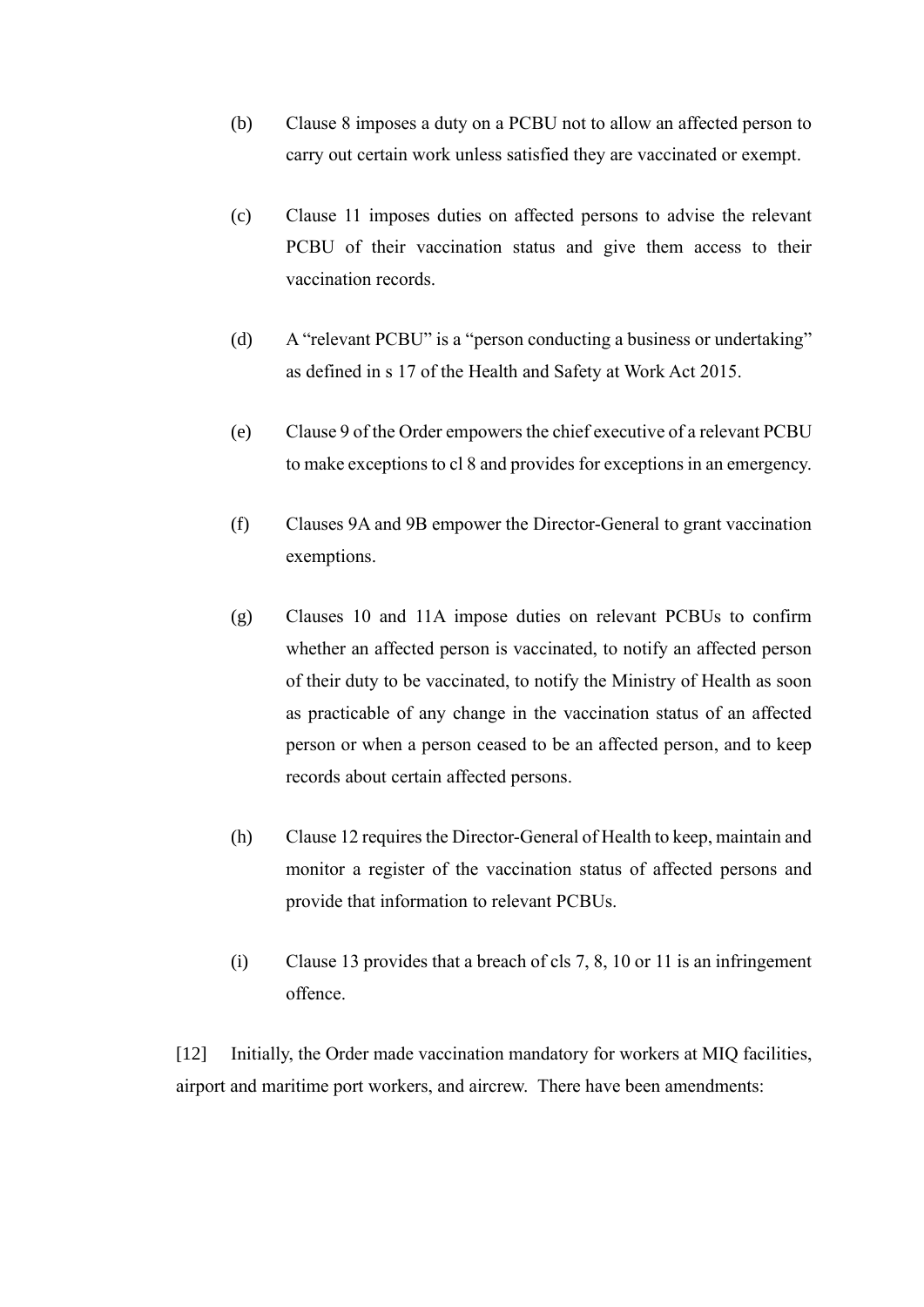- (a) The COVID-19 Public Health Response (Vaccinations) Amendment Order was made on 8 July 2021 and came into force on 14 July 2021.<sup>4</sup> It extended mandatory vaccination to workers handling items removed from MIQ facilities, aircraft, and ships.
- (b) The COVID-19 Public Health Response (Vaccinations) Amendment Order (No 2) 2021, was made on 15 October 2021 and came into force on 17 October 2021. It recognised that affected persons may have been vaccinated or partially vaccinated overseas.

## *The Amendment Order*

[13] On 22 October 2021, the Minister amended the Order through the COVID-19 Public Health Response (Vaccinations) Amendment Order (No 3) 2021 (the Amendment Order). It came into effect from 11.59 pm 25 October 2021.

[14] The Amendment Order extended the groups of affected persons in sch 2 to include workers in the health and disability sector and affected education services. The relevant definitions, as currently in force, are included in the Annex.

[15] New clauses were inserted into sch 1 of the Order as a transitional provision for the additional affected persons. Clauses 5 and 7 provide that persons working in the health and disability sector and affected education services are treated as vaccinated until 15 November 2021 if they receive their first vaccination before the close of that day. They are to be treated as vaccinated until 1 January 2022 and thereafter if they receive their second vaccination before the close of that day.

[16] On 5 November 2021, further amendments were made to the Order by the COVID-19 Public Health Response (Required Testing and Vaccinations) Amendment Order 2021. These amendments came into force at 11.59 pm 7 November 2021 and are reflected in the account above.

<sup>4</sup> Clause 12 came into force on 12 August 2021.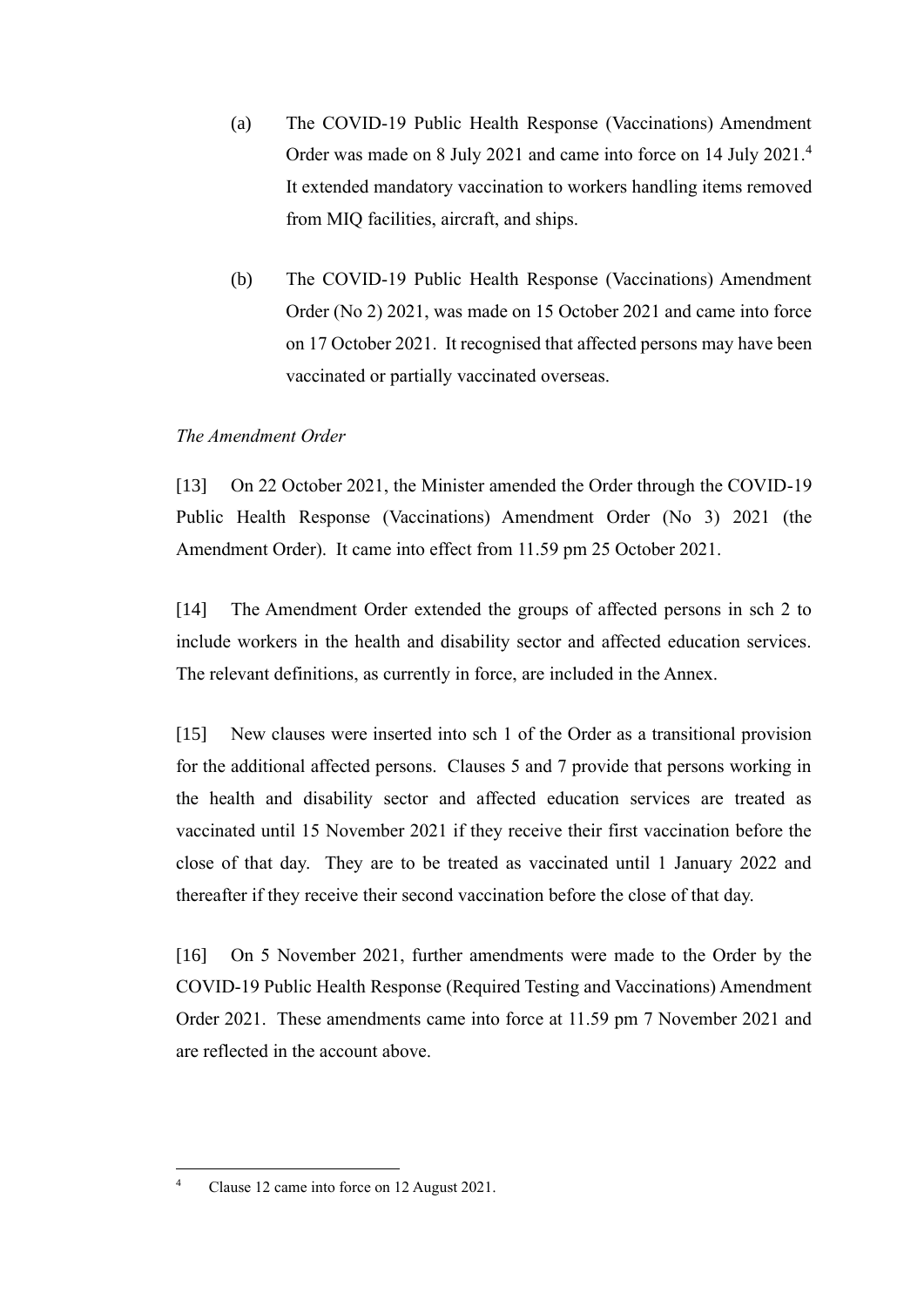### **The challenge**

#### *The applicants*

[17] Four registered midwives challenge the legal validity of the Order. They are affected by the Order. They do not consent to be vaccinated for reasons they do not disclose and which they say are immaterial. I refer to the proceeding as the Four Midwives' proceeding. Their single ground of challenge is that the Act does not explicitly authorise the placing of a limit on their right to refuse to undergo any medical treatment. They do not allege that the Order is an unreasonable limit on their right. They do not adduce evidence in support of their claim. They do apply to offer in evidence legal advice to the Attorney-General about the consistency of the Bill which resulted in the Act, with the Bill of Rights. The Crown does not object and I grant that application.

[18] NZDSOS and NZTSOS are the applicants in the other set of proceedings. Mr Pyke says NZDSOS's members include 79 doctors, 48 dentists and 26 pharmacists. Ms Green says approximately 300 of NZTSOS's members are teachers, principals and members of boards of trustees. They say they represent the interests of affected persons. They challenge the Order in two causes of action. Given the urgency of the mandatory vaccination deadline, I agreed to hear the first of these together with the Four Midwives' case because they make essentially the same argument. The second cause of action of NZDSOS and NZTSOS will be heard separately.

#### *Submissions*

[19] Mr Griggs, for the four midwives, submits vaccination is an invasive medical treatment which is a significant infringement of the right not to consent to medical treatment. He submits that, on standard principles of statutory interpretation including s 6 of the Bill of Rights and the principle of legality, s 11(1) of the Act does not explicitly, or by necessary implication, authorise making an order requiring persons to cooperate with a medical procedure. He submits that is a tenable interpretation of the section, adopted by the Ministry of Justice in vetting the Bill for consistency with the Bill of Rights, and resolutions by the House of Representatives approving the Order do not cure the Order's invalidity. He submits the wording of s 11(1) is general and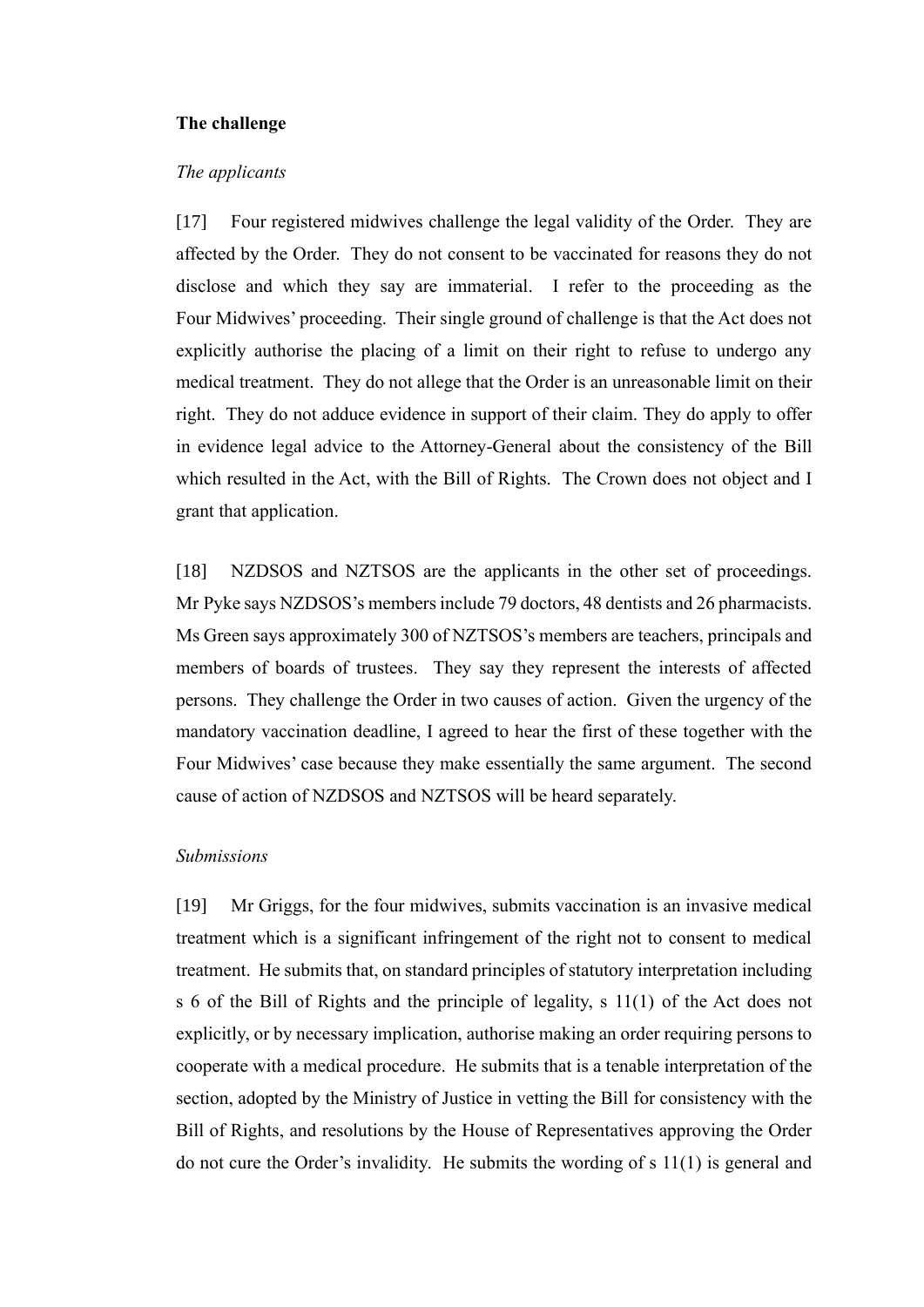ambiguous and does not engage explicitly with the right to refuse medical treatment. If Parliament had intended to impinge on this right, the Act or Amendment Act would have explicitly so provided. Mr Griggs submits s 5 of the Bill of Rights does not impinge upon the interpretation of the empowering provision whether the methodology in *R v Hansen* is used or, as he submits is required here, the methodology in *Cropp v Judicial Committee, D (SC 31/2019) v New Zealand Police, Fitzgerald v R* and other cases are used.<sup>5</sup> He submits the Order is a direct assault on the constitutional order of New Zealand. If Parliament wishes to abrogate the right to refuse medical treatment it can do so but it must do it explicitly, accepting the political cost.

<span id="page-10-0"></span>[20] Mr Pyke, for NZDSOS and NZTSOS, supports the submissions of Mr Griggs. He submits the Order coerces, directly and derivatively, an affected person who does not want to be vaccinated, into being vaccinated. Parliament was able to leave that option open in the Act; but did not. NZDSOS and NZTSOS also claim that the affected persons they represent are being coerced into participating in a medical or scientific experiment without their consent on the basis of the status of the vaccine. Mr Pyke submits the power to make the Order must be interpreted in the context of public health principles as stated in the Health Act 1956, which are harmonious with the right to free choice over taking a vaccine. Unambiguous authority is required given the degree to which mandatory vaccination departs from modern public health principles.

[21] Mr Perkins, for the Crown, submits s 4 of the Act envisages potentially coercive powers and s  $11(1)(a)$  is a wide, plenary power. Its scheme and purpose are designed to facilitate democratically accountable Ministers taking flexible, and sometimes coercive, action to respond to a public health emergency. He stresses the breadth of the text of the chapeau. He submits s  $11(1)(a)(v)$  is an apposite description of what the Order does. He points to s 9 as contemplating that Orders may limit rights, including the right to refuse medical treatment. He submits that safeguards ensure such limits are not unjustifiable and suggest Parliament was conscious it was delegating wide plenary powers. He submits the Act should be interpreted in the context of general constitutional safeguards including the right to judicial review and

<sup>5</sup> *R v Hansen* [2007] NZSC 7; [2007] 3 NZLR 1; *Cropp v Judicial Committee* [2008] NZSC 46, [2008] 3 NZLR 774; *D (SC 31/2019) v New Zealand Police* [2021] NZSC 2; and *Fitzgerald v R*  [2021] NZSC 131.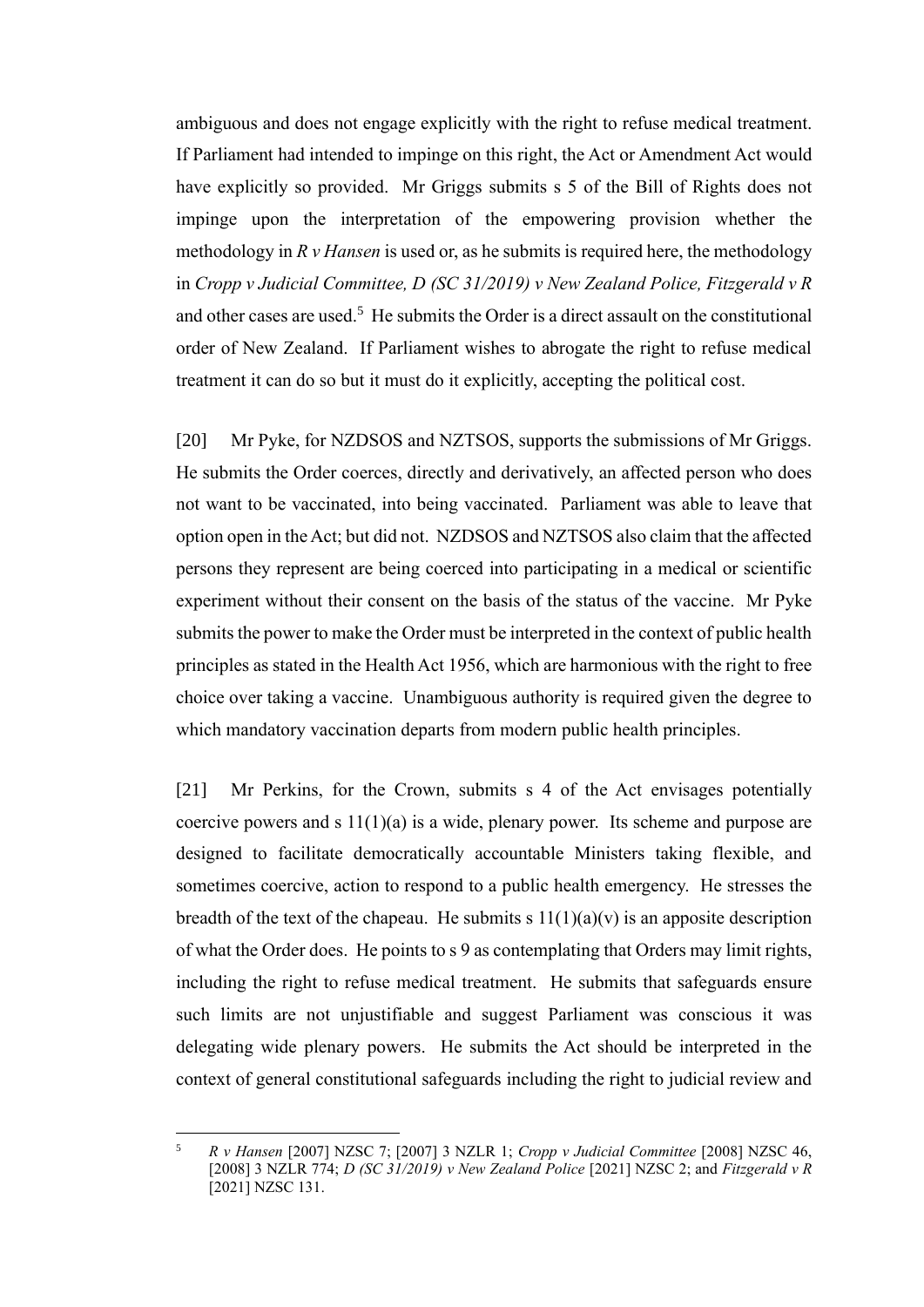the application of the Bill of Rights, which are explicitly preserved. Mr Perkins accepts the principle of legality is engaged in relation to coerced medical treatment. He submits s  $11(1)(a)$  is not general or ambiguous but is unmistakably plain. He relies on the Court of Appeal's judgment in *Borrowdale v Director-General of Health*. 6

### **Is the Order unlawful?**

### *Interpretation*

[22] Until recently, s 5 of the Interpretation Act 1999 required the courts to ascertain the meaning of legislation "from its text and in the light of its purpose". The Supreme Court's classic statement in 2007 of the courts' approach to statutory interpretation in New Zealand, in *Commerce Commission v Fonterra Co-operative Group Ltd,* was:<sup>7</sup>

The meaning of an enactment must be ascertained from its text and in the light of its purpose. Even if the meaning of the text may appear plain in isolation of purpose that meaning should always be cross checked against purpose, in order to observe the dual requirements of s 5. In determining purpose the court must obviously have regard to both the immediate and the general legislative context. Of relevance too may be the social, commercial or other objective of the enactment.

[23] On 28 October 2021, most sections of the Legislation Act 2019 came into force and the Interpretation Act 1999 was repealed.<sup>8</sup> Section  $10(1)$  effectively confirms the Supreme Court's approach in *Fonterra* by requiring that "[t]he meaning of legislation must be ascertained from its text and in the light of its purpose and context". Section 10(2) adds that "[s]ubsection (1) applies whether or not the legislation's purpose is stated in the legislation".

### *The text of s 11*

[24] This case concerns the issue of whether the Order and Amendment Order are within the scope of the provision in the Act which empowers orders to be made. That involves the interpretation of s  $11(1)(a)$  of the Act. I start with its text.

<sup>6</sup> *Borrowdale v Director-General of Health*, above n [1.](#page-3-0)

<sup>7</sup> *Commerce Commission v Fonterra Co-operative Group Ltd* [2007] NZSC 36, [2007] 3 NZLR 767 at [22] (footnotes omitted).

<sup>8</sup> The Legislation (Repeals and Amendments) Act Commencement Order 2021 brought into force Part 2 of the Legislation (Repeals and Amendments) Act 2019, which repeals the Interpretation Act 1999. The Legislation Act 2019 Commencement Order 2021 brought most of the Legislation Act 2019, including s 10, into force.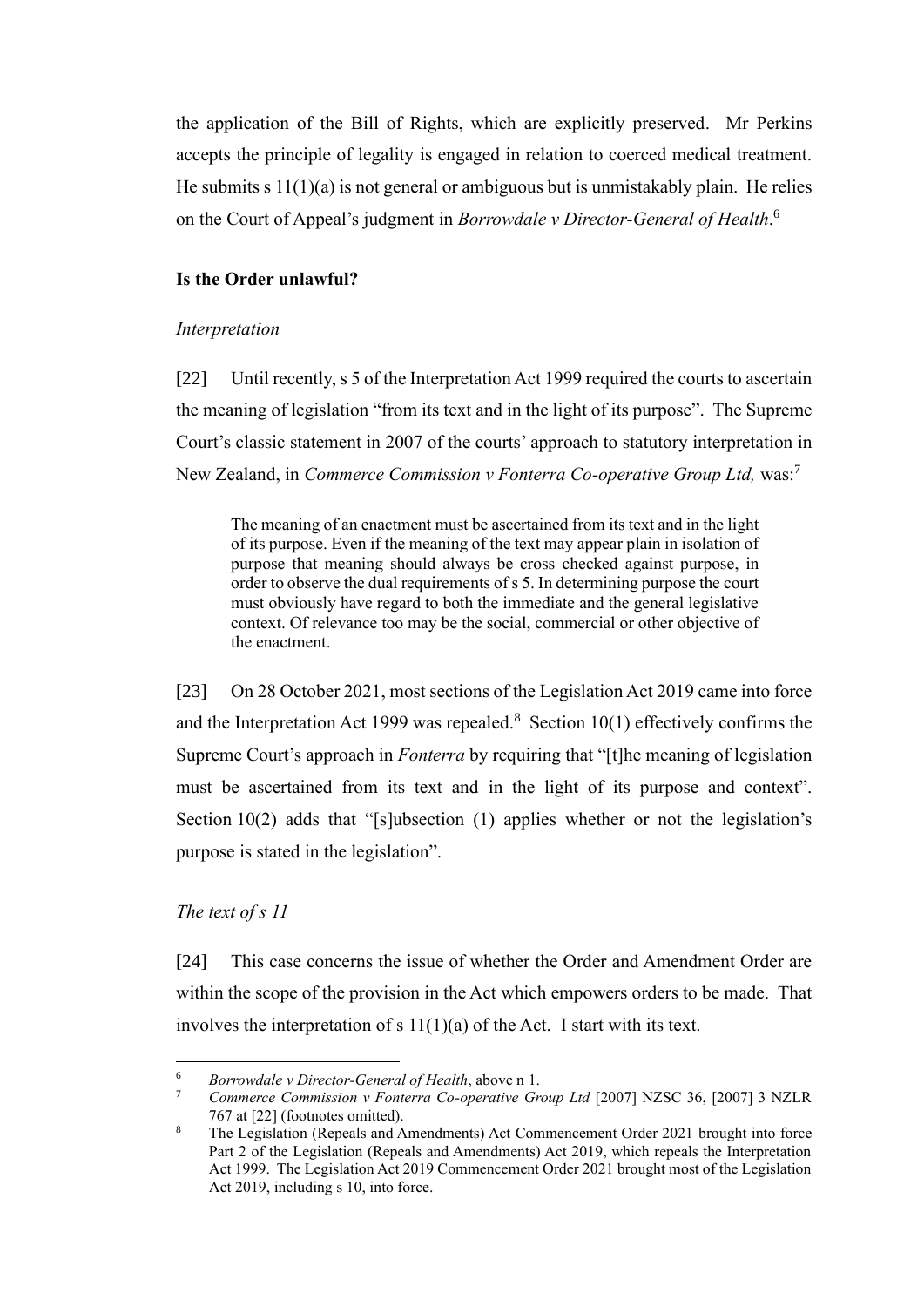[25] The purposes for which the Minister is empowered to make an order are framed in the chapeau of s  $11(1)(a)$ . Broken down, the general statement of the purpose is:

- (a) to require persons to refrain from taking any specified actions that contribute or are likely to contribute to the risk of the outbreak or spread of COVID-19; or
- (b) to require persons to take any specified actions, or comply with any specified measures, that contribute or are likely to contribute to preventing the risk of the outbreak or spread of COVID-19.

[26] As Mr Perkins submits, the chapeau of s  $11(1)(a)$  is broadly framed. It is the starting point for interpreting the section. It is not a distraction, as Mr Griggs characterised it. The plain meaning of the words of the chapeau includes, as purposes of an order:

- (a) requiring a person to refrain from associating with others in their employment unless vaccinated, if such association is a "specified action" and contributes or is likely to contribute "to the risk of the outbreak or spread of COVID-19"; and
- (b) requiring a person to be vaccinated, if a "specified action" and/or "specified measure" includes being vaccinated and being vaccinated contributes or is likely to contribute to "preventing the risk of the outbreak or spread of COVID-19.

[27] On the plain words, alone, of the general purpose of orders provided for in s 11, there is no reason to think that not associating with others or requiring vaccination could not be a specified action or measure. In this proceeding, the applicants do not contest that not associating with others or vaccination contributes or is likely to contribute to preventing the risk of outbreak or spread of COVID-19. Accordingly, the plain words of the general purpose of orders provided for in s 11 encompass not associating with others unless vaccinated or requiring vaccination in order to engage in an activity.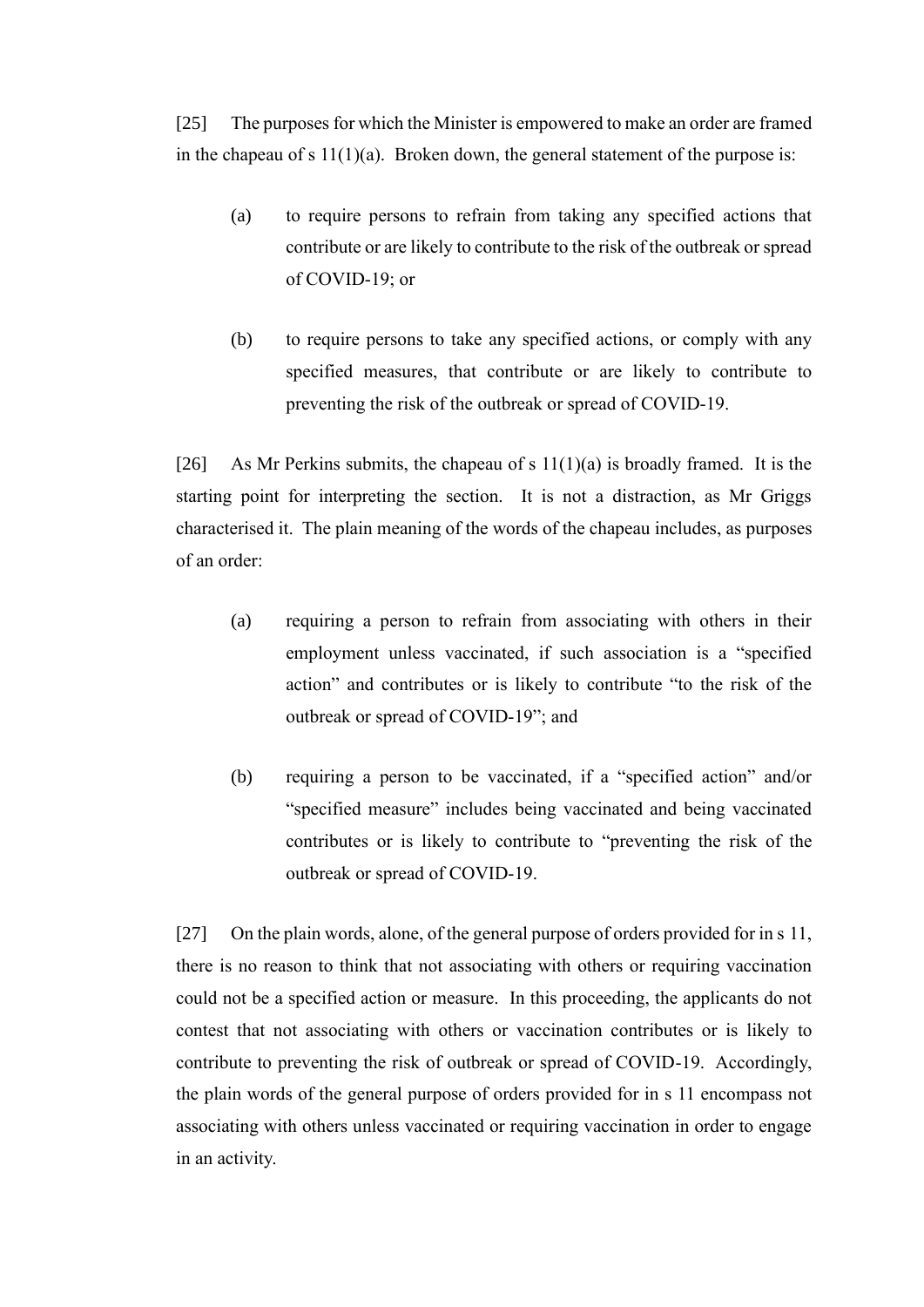[28] The purposes in the chapeau are said to be "including (without limitation) requiring persons to do any of the following" of a list of specified actions. Those actions involve:

- (a) restricting the location of persons in relation to entering New Zealand, where they may or may not go, and in relation to others (in (i)-(iv) and  $(vii)$ ;
- (b) restricting the activities they carry out or how they carry them out (in  $(v)$ ; and
- (c) requiring persons to be isolated or quarantined, undergo medical examination or testing, or provide information necessary for contact tracing (in  $(vi)$ ,  $(viii)$  and  $(ix)$ ).

[29] Sometimes, a list of specific examples of a general purpose can inform the interpretation of the general purpose. Section  $11(1)(a)$  explicitly provides that this list is inclusive and "(without limitation)" so that is a difficult argument to make here. But, in any case, s  $11(1)(a)(ii)$  and (iii) explicitly envisage refraining from association with, or staying physically distant from, others. Section  $11(1)(a)(v)$  explicitly envisages refraining from carrying out activities (with an example given of refraining from carrying out "business activities" involving close personal contact) or requiring activities to be carried out only in a specified way or in compliance with specified measures. Section 12(1)(e) provides that "if any thing can be prohibited under section 11" a s 11 order may "permit that thing but only subject to specified conditions".

[30] Accordingly, the plain words of specific examples of the purposes of orders listed in s 11, also encompass requiring a person not to associate with others unless vaccinated and to be vaccinated in order to engage in an activity. There is no need to imply that power. The text encompasses it.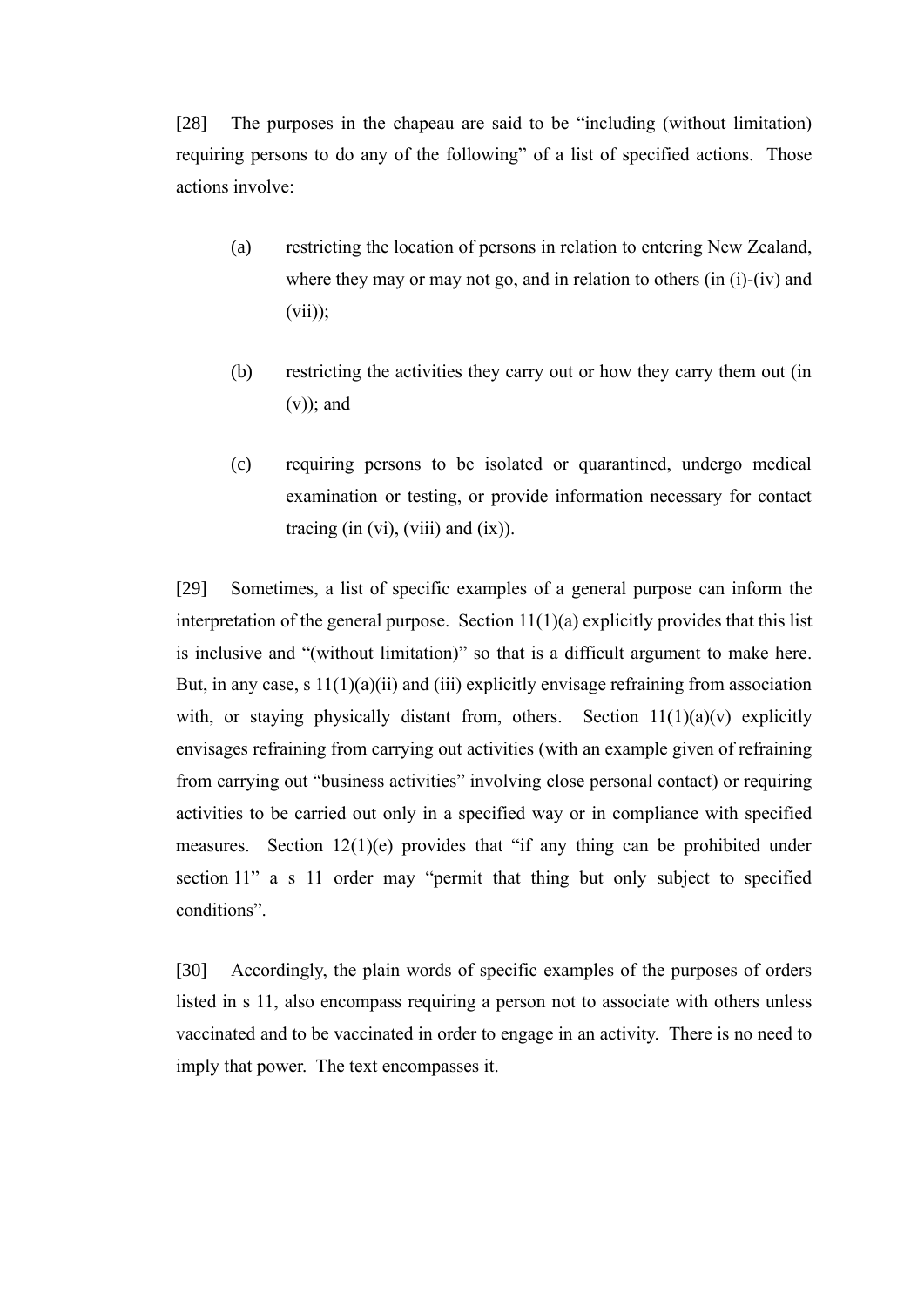#### *The purpose and context of s 11*

[31] What does examination of the purpose and context of s 11 add to the interpretation of its text?

[32] Section 4 sets out the purpose of the Act as a whole as being "to support a public health response to COVID-19" that achieves specified outcomes and has specified characteristics. Most related to the purpose of orders provided for in s 11 are:

- (a) s 4(a), preventing and limiting the risk of the outbreak or spread of COVID-19;
- (b) s 4(b), avoiding, mitigating or remedying the actual or potential adverse effects of the COVID-19 outbreak (whether direct or indirect); and
- (c) s 4(d) having enforceable measures, in addition to voluntary measures and guidance.

[33] These aspects of the purpose of the Act are consistent with the breadth of its text. So was the context in which the Act was passed. While any power must be exercised consistently with the purpose of the empowering Act, that does not imperil the making of the Order here. The purpose and context of s 11 do not assist the applicants to narrow the plain meaning of its text. Neither does the amendment to s  $11(1)(a)(viii)$ . That provision is not particularly relevant to the issue here and the amendment casts no light upon it.

### *Wider legislative context*

[34] Mr Pyke's submission that the Health Act 1956 is relevant legislative context is well made. Section 13(1) provides that an order may not be held invalid "just because … it is or authorises any act or omission that is, inconsistent with the Health Act 1956". That does not mean the Court may not have regard to the Act as context. But it does attenuate the force of the submission that the provisions of the Health Act require the text of the Act here to be read down.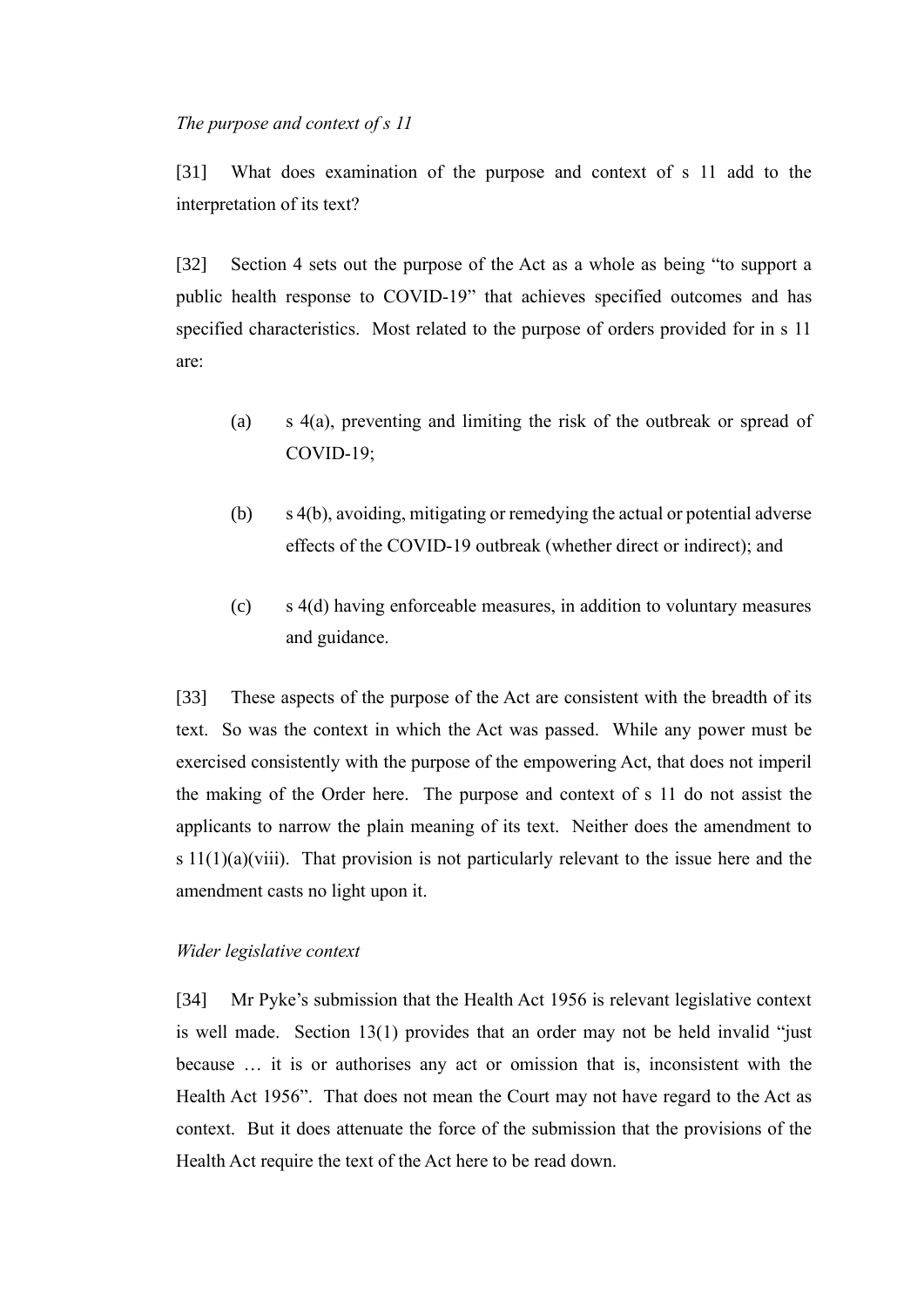[35] The principles in part 3A of the Health Act relating to infectious diseases, for example at s 92D, encourage individuals to take responsibility for their own health and emphasise, at ss 92F and 92G, the need for measures applied to an individual to be proportionate to the relevant public health risk and be the least restrictive that will minimise the public health risk posed by the individual.

[36] Under s  $92I(4)(b)$  –(e), a medical officer of health may direct an individual who poses a public health risk to refrain from carrying out specified activities, going to specified places, associating with specified persons and to take specified actions to prevent or minimise the public health risk they pose. These powers have a clear resonance with those in the Act here, which is probably because the Act here was broadly based on the powers in ss 70 and 92I of the Health Act.<sup>9</sup> But the Act here does not prohibit directions to require an individual to submit to compulsory treatment, whereas s 92I(5) of the Health Act explicitly prohibits a medical officer of health from so directing. The wide language used to enumerate the powers in the Health Act suggests that a power to direct submission to compulsory treatment may have been available if it were not for that exception.

### *The Bill of Rights*

[37] Section 13(2) of the Act reinforces the application of the Bill of Rights. Section 13(3) envisages legal proceedings regarding the making or terms of orders. That can, obviously, include by way of judicial review of the lawfulness of an order, assisted by the Bill of Rights.

<span id="page-15-0"></span>[38] Section 11 of the Bill of Rights affirms and protects everyone's right to refuse to undergo any medical treatment. The Crown properly concedes, as it did in *GF* and the *Four Aviation Security Employees*, that the administration of a COVID-19 vaccine is medical treatment within s 11 of the Bill of Rights.<sup>10</sup> It also concedes that employees faced with the choice of being vaccinated or their employment being terminated suffer a sufficient imposition on their freedom of choice to engage the s 11 right. As O'Regan

<sup>9</sup> (12 May 2020) 745 NZPD (COVID-19 Public Health Response Bill — Second Reading, David Parker).

<sup>10</sup> *GF v Minister of COVID-19 Response* [2021] NZHC 2526 at [70]; and *Four Aviation Security Service Employees v Minister of Covid-19 Response* [2021] NZHC 3012 at [28].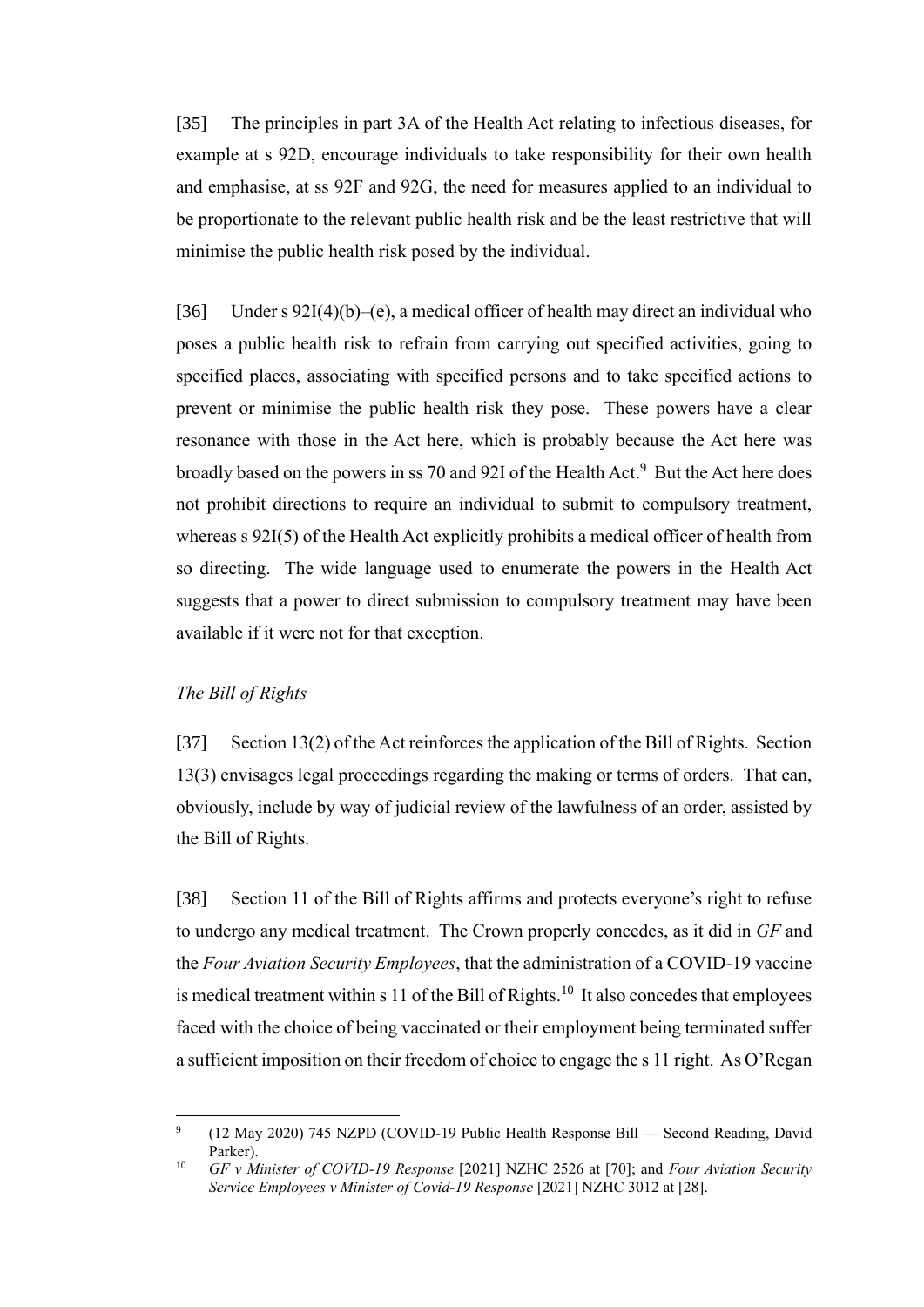and Ellen France JJ said in the Supreme Court judgment of *New Health New Zealand Inc v South Taranaki District Council*, "s 11 of the Bill of Rights Act applies to any compulsory medical treatment, whether provided in the course of a practitioner/patient relationship or as a public health measure".<sup>11</sup>

<span id="page-16-1"></span>[39] Mr Perkins makes a good point for the Crown in submitting that the Act envisages that the wide powers to make orders are constrained by the Bill of Rights. The s 11 empowering provision to make orders explicitly says "[t]he Minister . . . may in accordance with section 9 … make an order". I accept that making a decision in accordance with s 9 is a necessary pre-condition of the exercise of the power to make an order under s 11. Section 9(1)(ba) requires that the Minister must be satisfied that an order "would not limit or is a justified limit on the rights and freedoms in the New Zealand Bill of Rights Act 1990". That explicitly indicates that Parliament envisaged, in passing the Act, that orders may be made which limit rights and freedoms under the Bill of Rights, if the limit is justified. The level of justification required is that required by s 5 of the Bill of Rights: it must be "a reasonable limit prescribed by law as can be demonstrably justified in a free and democratic society".

[40] The applicants do not contest, for the purposes of this judgment, that mandatory vaccination is a justified limit under  $s$  5.<sup>12</sup> Rather, they submit that  $s$  6 requires the Court to interpret s 11 of the Act consistently with the right to refuse to undergo any medical treatment irrespective of whether a limitation on that right is reasonable and can be demonstrably justified in a free and democratic society. This case comes down to whether this is correct in law.

[41] Section 6 of the Bill of Rights requires that "[w]herever an enactment can be given a meaning that is consistent with the rights and freedoms contained in this Bill of Rights, that meaning shall be preferred to any other meaning". There is a consistent line of authority affirming the important role of s 6 of the Bill of Rights in interpreting statutory provisions conferring discretionary powers. In *Drew v Attorney-General*, the Court of Appeal said: $13$ 

<span id="page-16-0"></span><sup>&</sup>lt;sup>11</sup> *New Health New Zealand Inc v South Taranaki District Council* [2018] NZSC 59, [2018] 1 NZLR 948 at [97].

<sup>&</sup>lt;sup>12</sup> NZDSOS and NZTSOS does contest that in their second cause of action.<br><sup>13</sup> Drew y Attorney-General (No. 2) [2002] 1 NZI R 58 (CA) at [68]

<sup>13</sup> *Drew v Attorney-General (No 2)* [2002] 1 NZLR 58 (CA) at [68].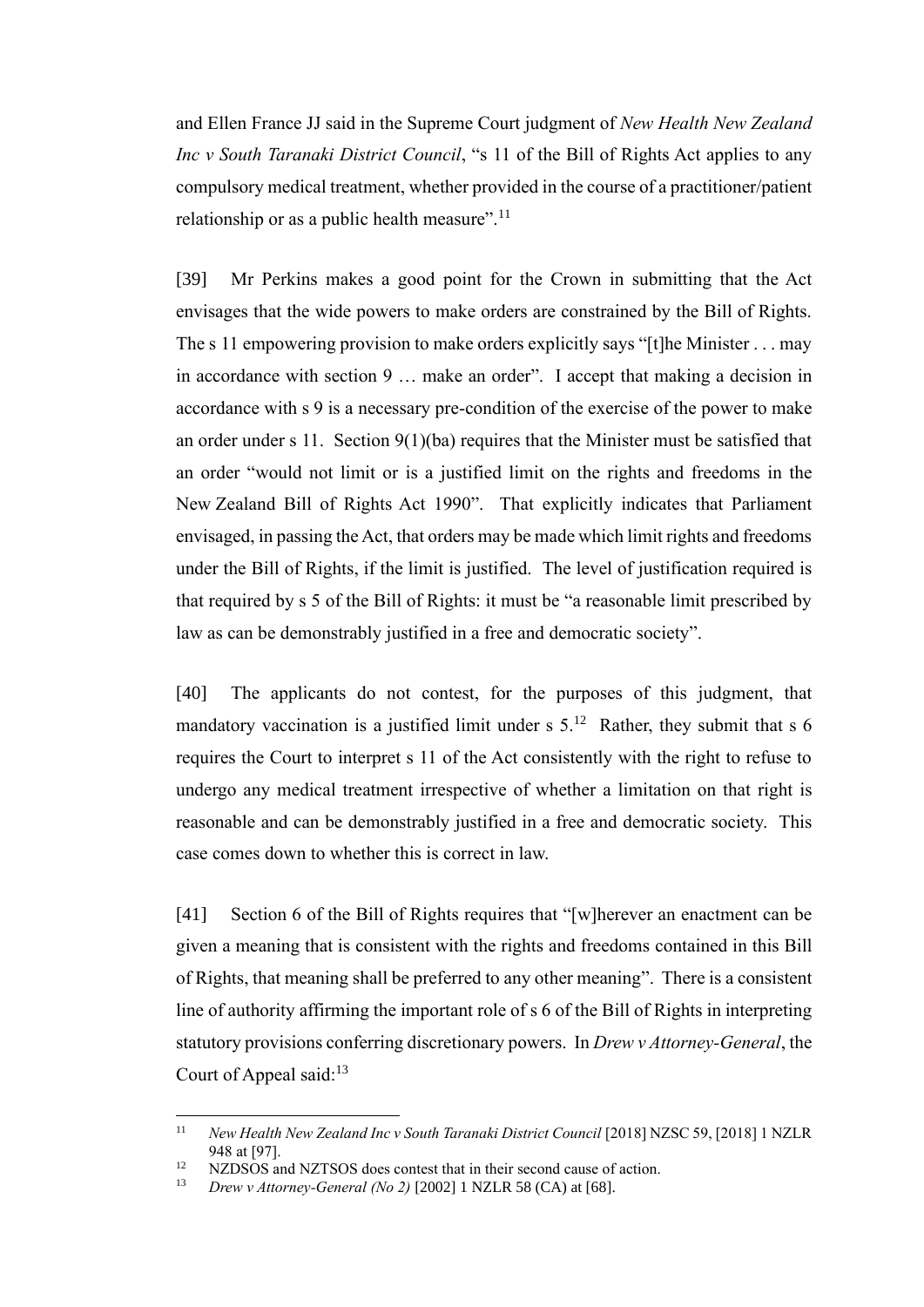To the extent that it is necessary to refer to the Bill of Rights, the regulation is invalid because the empowering provision read, just like any other section, in accordance with s 6 of the Bill of Rights, does not authorise the regulation. The Court merely gives s 45 a meaning that is consistent with the rights and freedoms contained in the Bill of Rights. In accordance with s 6, that meaning is to be preferred to any other meaning. As Mr Wilding said, s 4 is not reached.

[42] In *Cropp v Judicial Committee*, the Supreme Court confirmed:<sup>14</sup>

Subordinate legislation involving a relevant guaranteed right or freedom will be invalid when the empowering provision, read in accordance with s 6 of the Bill of Rights, does not authorise its making. Where the Bill of Rights is a relevant consideration, and obviously it will then be an important consideration, the Court gives the generally expressed empowering provision a tenable meaning that is consistent with the right or freedom. "In accordance with s 6, that meaning is to be preferred to any other meaning".

[43] This year, in *D (SC 31/2019) v New Zealand Police*, the Supreme Court confirmed that the relevant empowering provision there should be interpreted in accordance with the direction in s 6 of the Bill of Rights, which requires the power "to be exercised consistently with the Bill of Rights to the extent possible".<sup>15</sup>

[44] Counsel disagree about how s 6 is to be applied, whether the methodology in *Hansen* should be used and whether reference to s 5 is required in applying s 6:

<span id="page-17-0"></span>(a) Mr Griggs submits the *Hansen* methodology is not appropriate for the exercise of statutory powers and the approach in *Cropp, Zaoui v Attorney-General (No 2),* and *Dotcom v Attorney-General* should be followed instead.<sup>16</sup> But, whatever approach is used, he submits if it is tenable to give an empowering provision a meaning consistent with the right to refuse medical treatment in s 11 of the Bill of Rights, that interpretation should be adopted, the Order is ultra vires, and it is unnecessary to go on to assess whether s 5 applies. Under the *Hansen*  methodology he submits that is because step 1 involves s 6. Mr Pyke supports the submission that s 6 is the start and finish point of the analysis.

<sup>14</sup> *Cropp v Judicial Committee*, above n [5](#page-10-0) (citing *Drew v Attorney-General (No 2)*, above [n 13\)](#page-16-0).

<sup>15</sup> *D (SC 31/2019) v New Zealand Police,* above [n 5,](#page-10-0) at [101].

<sup>16</sup> *Cropp v Judicial Committee,* above n [5;](#page-10-0) *Zaoui v Attorney-General (No 2)* [2005] NZSC 38, [2006] 1 NZLR 289 at [90]–[91]; *Dotcom v Attorney-General* [2014] NZSC 199, [2015] 1 NZLR 745 at [100] and [161] per McGrath, William Young, Glazebrook and Arnold JJ.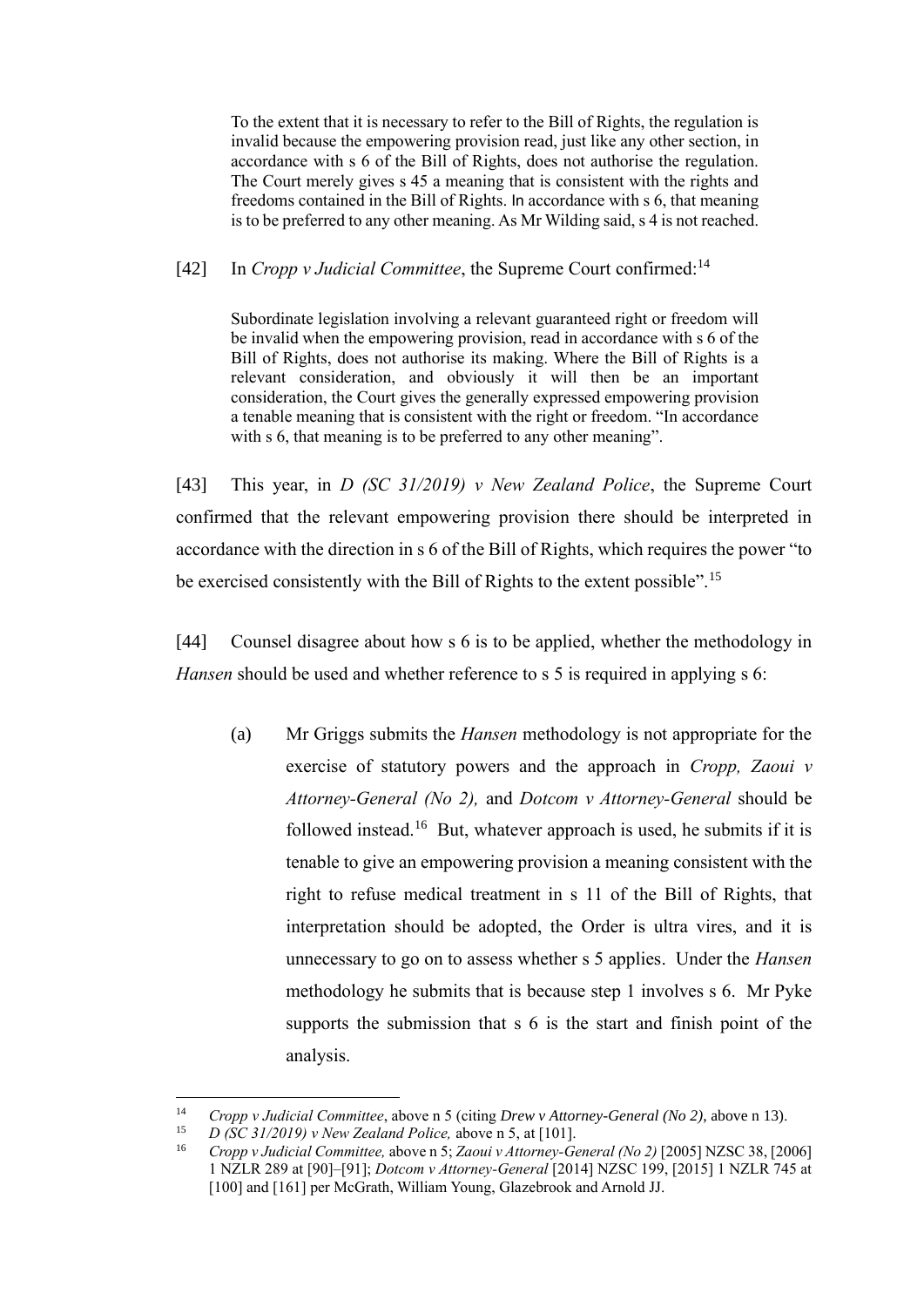(b) Mr Perkins submits the six-step methodology devised by Tipping J in *Hansen* should be applied as it was by the Supreme Court in *New Health* and the Court of Appeal in *Borrowdale.*<sup>17</sup> That is because, unlike the rights in *Cropp* and *Fitzgerald*, the right here can be limited by s 5. He submits s 6 is not used at the first step of the analysis but at step five and is not reached there because it is not disputed that the limitation here is a justified limit at step three.

[45] I consider this apparent divergence over legal methodology is more apparent than real. It is true that the authorities cited take different approaches to the sequence of reasoning involved in interpreting a statute with the assistance of s 6 of the Bill of Rights. In *Hansen*, Tipping J helpfully offered a six-step summary of such an approach.<sup>18</sup> But, even in *Hansen*, the Supreme Court was clear that that sequence of steps does not apply in all circumstances.<sup>19</sup> Different courts have applied or not applied the six steps.

[46] But, more importantly for present purposes, a majority of the Supreme Court in *Hansen* held that both the relevant right or freedom, and any reasonable and demonstrable justification for the limitation, bear on the interpretation of legislation using s 6. Elias CJ, favouring the approach advocated for by the applicants, dissented from the majority of the Supreme Court on exactly this point.<sup>20</sup> But the majority of the Supreme Court held that interpreting legislation consistently with s 6 involves consideration of whether any limitation is justified under  $s 5$ <sup>21</sup>

(a) Blanchard J held that, where ss 4, 5 and 6 are engaged, and the natural meaning of a provision coincides with the obvious parliamentary intention, that meaning may only be adopted if the limit is justified

<sup>&</sup>lt;sup>17</sup> *New Health New Zealand Inc v South Taranaki District Council, above n [11,](#page-16-1) at [103]; and Borrowdale v Director-General of Health,* above n [1,](#page-3-0) at [141].

<sup>&</sup>lt;sup>18</sup> *R v Hansen*, above [n 5,](#page-10-0) at [92].

 $19$  At [61] and [91].

 $20$  At [6].

<sup>21</sup> Anderson J appears to have steered a middle course between Elias CJ and the majority, considering, at [266] "there may, however, by situations where, in order to give effect to s 6, consideration needs to be given to s 5".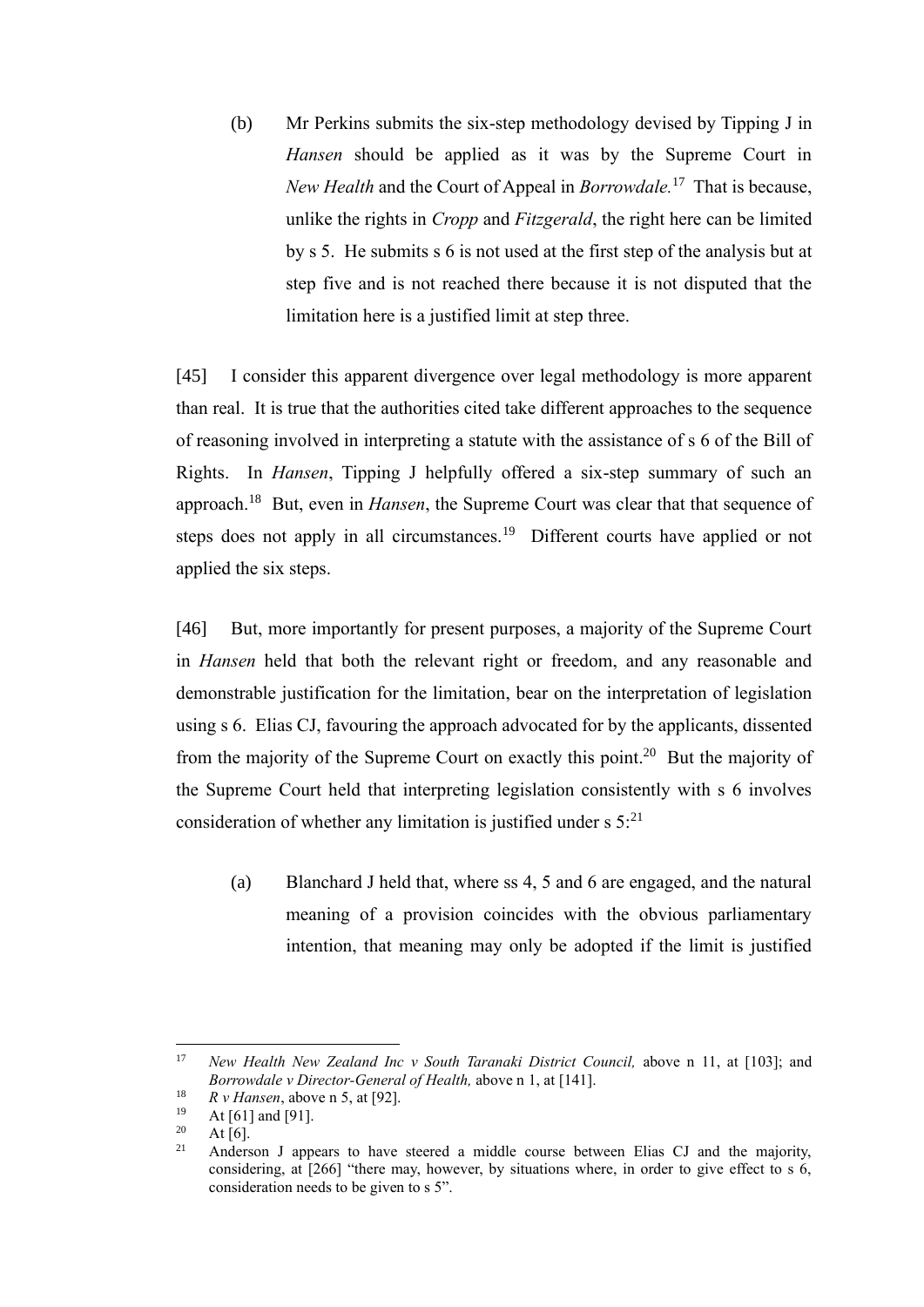under s 5 or it is not capable of bearing any other meaning in terms of  $s$  4.<sup>22</sup>

(b) Tipping J's oft-referred-to summary of his six-step methodology is not explicit about this.<sup>23</sup> But his narrative explanation is clear enough: $^{24}$ 

…The Court does not move straight from an apparently inconsistent meaning to look for another meaning. The Court first examines the apparently inconsistent meaning to see whether it constitutes a justified limit on the right or freedom in question. If it does not constitute a justified limit, the Court goes back to s 6 to see if a consistent or more consistent meaning is reasonably possible. If, however, the apparently inconsistent meaning does constitute a justified limit, the apparent inconsistency is overtaken by the justification afforded by s 5. In effect, s 5 has legitimised the inconsistency. If this sequence were not followed, there would be the potential for subversion of a deliberate policy choice by Parliament and its (at least implicit) view that the ensuing limitation of a right or freedom was justified. This would occur if there was a reasonably possible but unintended meaning which could be given to the statutory words. Such would be the consequence of going straight from Parliament's intended but apparently inconsistent meaning to another meaning which was reasonably possible but unintended.

[91] To approach the matter in this way would give the limitation involved in Parliament's intended meaning no chance of being justified under s 5, if there was a tenable and more consistent meaning. If Parliament's intended meaning is not justified under s 5 then, and only then, should the Court look for a reasonably possible alternative meaning under s 6.

(c) McGrath J referred to this approach to ss 5 and 6 as aptly encapsulated by Professor Rishworth in his characterisation of the Bill of Rights as "a bill of reasonable rights".<sup>25</sup> He was satisfied this was right and said:<sup>26</sup>

It addresses the reality that rights are part of a social order in which they must accommodate the rights of others and the legitimate interests of society as a whole. That approach better accords with the purpose of the enacted Bill of Rights as a measure "[t]o affirm, protect, and promote human rights and fundamental freedoms in New Zealand". Importantly, it is also supported by two significant aspects of the legislative history.

<sup>&</sup>lt;sup>22</sup> At [57]–[60].

 $23$  At [92].

<sup>&</sup>lt;sup>24</sup> At [90] (footnotes omitted).

 $\frac{25}{26}$  At [186].

At [186] (footnotes omitted).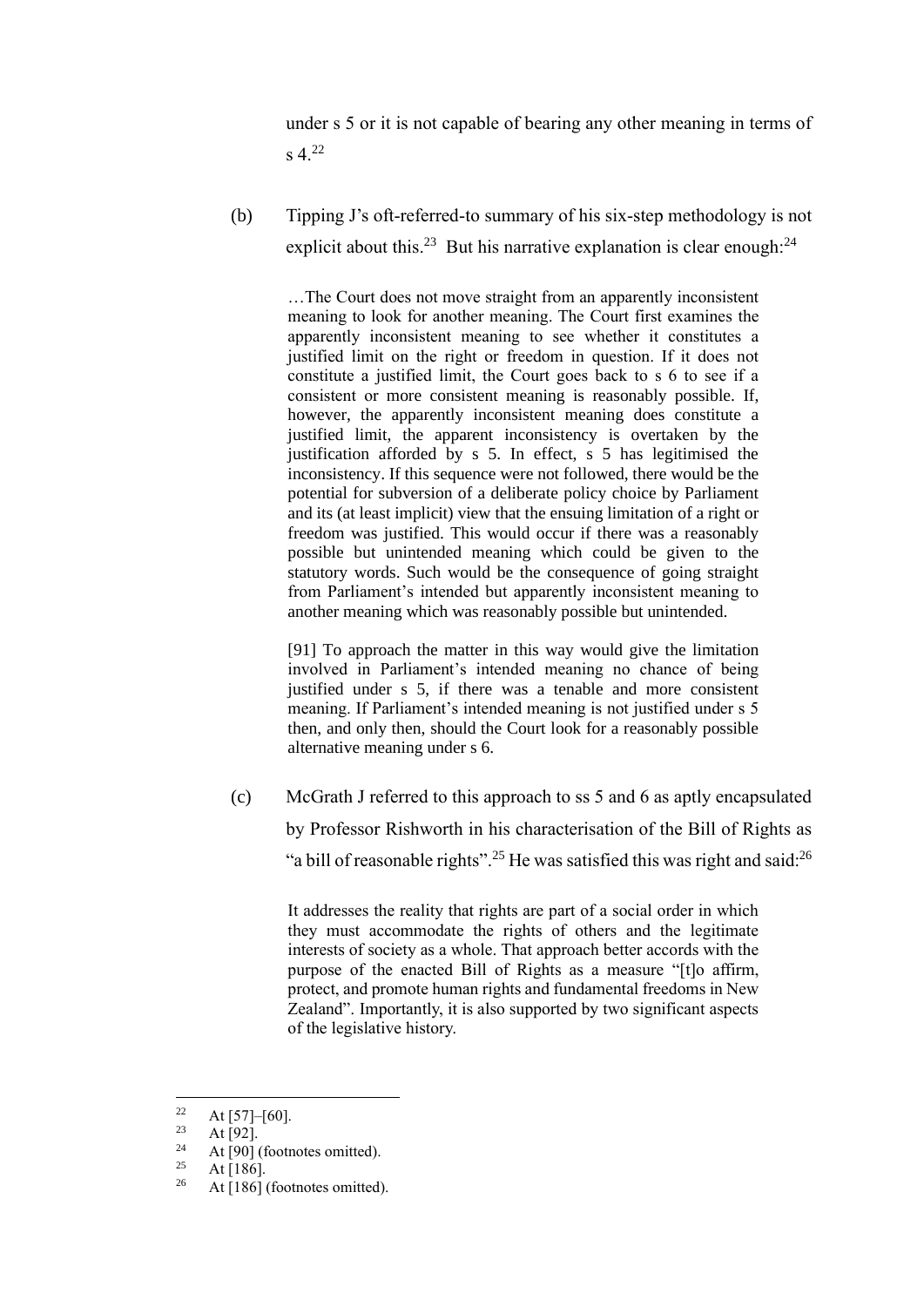[47] The majority's approach in *Hansen* to the relationship between ss 5 and 6 of the Bill of Rights was confirmed by another majority of the Supreme Court in *New Health New Zealand Inc v South Taranaki District Council* which concerned the application of fluoride to drinking water and the right to refuse medical treatment.<sup>27</sup> The majority held that the authorising provisions there limited the s 11 right to refuse medical treatment only to an extent that is demonstrably justified in a free and democratic society or did not engage s 11 at all.<sup>28</sup>

[48] Elias CJ again dissented on the approach to ss 5 and 6 in *New Health New Zealand*, for the same reasons as in *Hansen*. 29 But she explained that the application of s 6 to empowering provisions in *Cropp, Zaoui* and *Dotcom* was not inconsistent with the decision of the majority in *Hansen*, which did not lay down an inflexible rule as to methodology in the application of  $s 6<sup>30</sup>$  I consider that is because those decisions did not involve interpreting empowering provisions consistently with a right or freedom irrespective of whether its limitation was justified under s 5 of the Bill of Rights. Section 5 had no role in *Cropp* and *Dotcom* because it has no role in respect of the right against unreasonable search and seizure.<sup>31</sup> Section 5 had no role in the application of s 6 in relation to the rights not to be deprived of life or subjected to torture in *Zaoui*. 32

[49] Similarly, the recent judgments of the Supreme Court in *Fitzgerald* and the Court of Appeal in *Borrowdale* take different views of whether to apply the six-step methodology of *Hansen.* But they do not affect the relationship between ss 5 and 6 of the Bill of Rights that was confirmed in *Hansen*:

(a) In *D (SC 31/2019)*, regarding the retrospectivity of penal enactments, O'Regan J and Winkelmann CJ considered the *Hansen* methodology was not appropriately applied to the exercise of a statutory power by a

<sup>27</sup> *New Health New Zealand Inc v South Taranaki District Council*, above [n 11.](#page-16-1)

 $\frac{28}{29}$  At [145].

At [221].

<sup>30</sup> At [298] citing *Cropp,* above n [5,](#page-10-0) at [25], *Zaoui v Attorney-General (No 2)* above [n 16;](#page-17-0) *Dotcom v Attorney-General*, above n [16.](#page-17-0)

<sup>31</sup> *Cropp,* above [n 5,](#page-10-0) at [33]; *Dotcom*, above n [16,](#page-17-0) at [100].

<sup>32</sup> *Zaoui*, above n [16,](#page-17-0) at [90]–[91].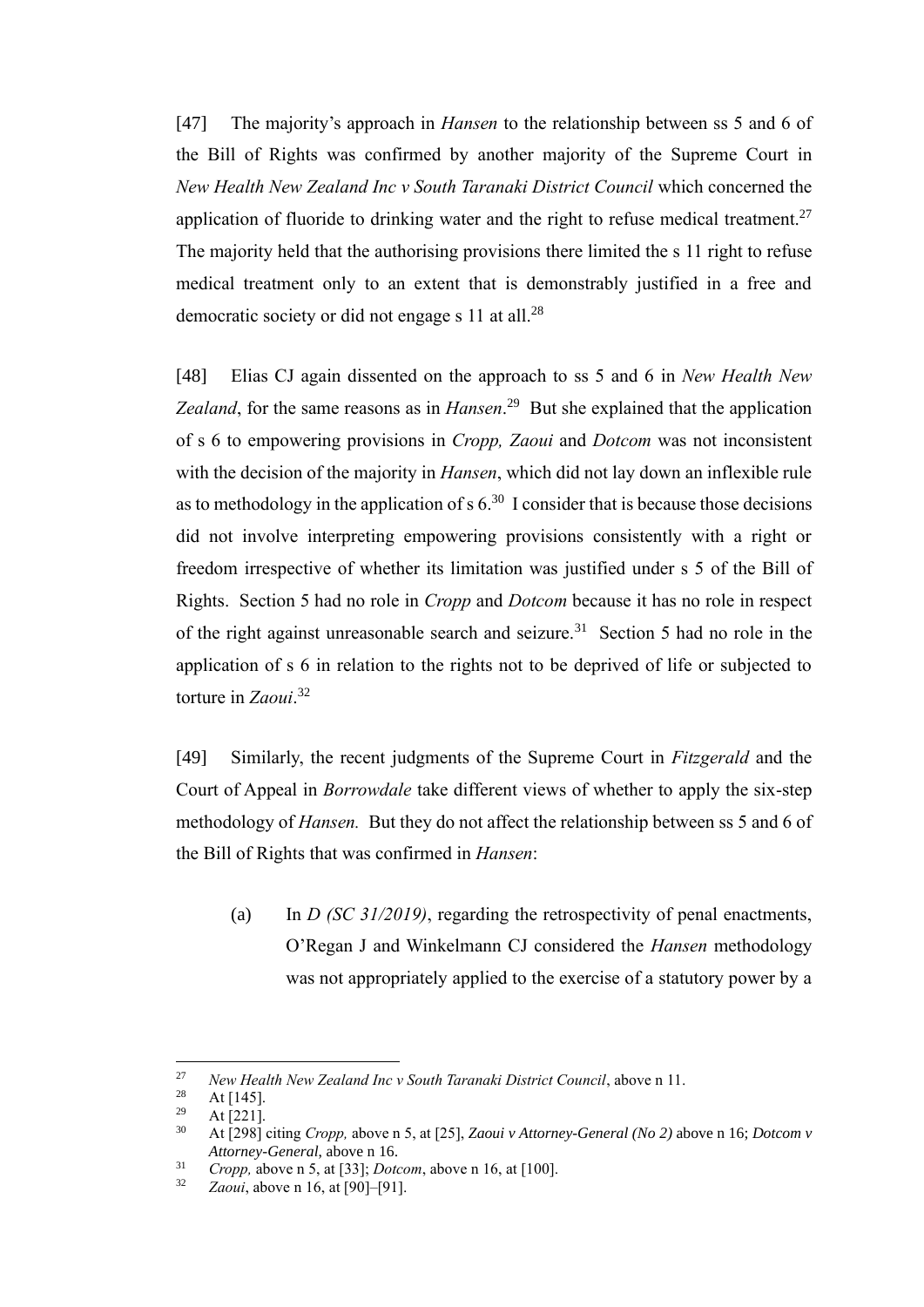court to make a registration order. $33$  But they considered the empowering provision should be interpreted in accordance with the s 6 direction which "requires the power to make a registration order conferred by that section to be exercised consistently with the Bill of Rights to the extent possible".<sup>34</sup> They considered that to be consistent with the Court's approach in *Zaoui*. 35 As Tipping J said in *Hansen*, a power may be exercised consistently with the Bill of Rights even if it limits a right or freedom, as long as the limit is reasonably and demonstrably justified under s 5.<sup>36</sup>

- (b) In *Fitzgerald*, s 5 was not relevant because no limits on the right at issue, not to be subjected to disproportionately severe punishment, could be considered reasonable and the *Hansen* methodology was not applied.<sup>37</sup> And Winkelmann CJ observed that logic suggests that step one of Tipping J's six-step methodology does not include consideration of s 6 direction, otherwise no purpose would be fulfilled by step five.<sup>38</sup>
- (c) The Court of Appeal in *Borrowdale* applied the *Hansen* approach because s 5 was in issue.<sup>39</sup> It held that, even applying a rightsconsistent meaning under s 6, there was an inconsistency with the rights and freedoms in ss  $16$ , 17, and 18 of the Bill of Rights.<sup>40</sup> But these inconsistencies were reasonable and justified under  $s$  5.<sup>41</sup>

[50] The s 6 interpretive direction requires, as far as possible, legislation to be interpreted consistently with the Bill of Rights. That requires reference to both the relevant right or freedom and to whether the limit is justified. The right to refuse to

<sup>33</sup> *D (SC 31/2019) v New Zealand Police,* above n [5,](#page-10-0) at [75]–[76]. Glazebrook J, at [167]–[168], agreed that *Hansen* should not be applied, but noted that importing s 6 at step one of the *Hansen*  methodology may leave step five with no content.

<sup>34</sup> At [101] and see Glazebrook J at [259] and footnote 361.

 $\frac{35}{36}$  At [102].

 $\frac{36}{37}$  *R v Hansen*, above [n 5,](#page-10-0) at [89].

<sup>37</sup> At [3] and see [47] (per Winkelmann CJ), [175] (per O'Regan and Arnold JJ), [241] and [244] (per Glazebrook J).

<sup>&</sup>lt;sup>38</sup> *Fitzgerald v R*, above [n 5,](#page-10-0) at [45].

<sup>39</sup> *Borrowdale v Director-General of Health,* above n [1,](#page-3-0) at [141].

 $40$  At [156].<br> $41$  At [162]

At [162].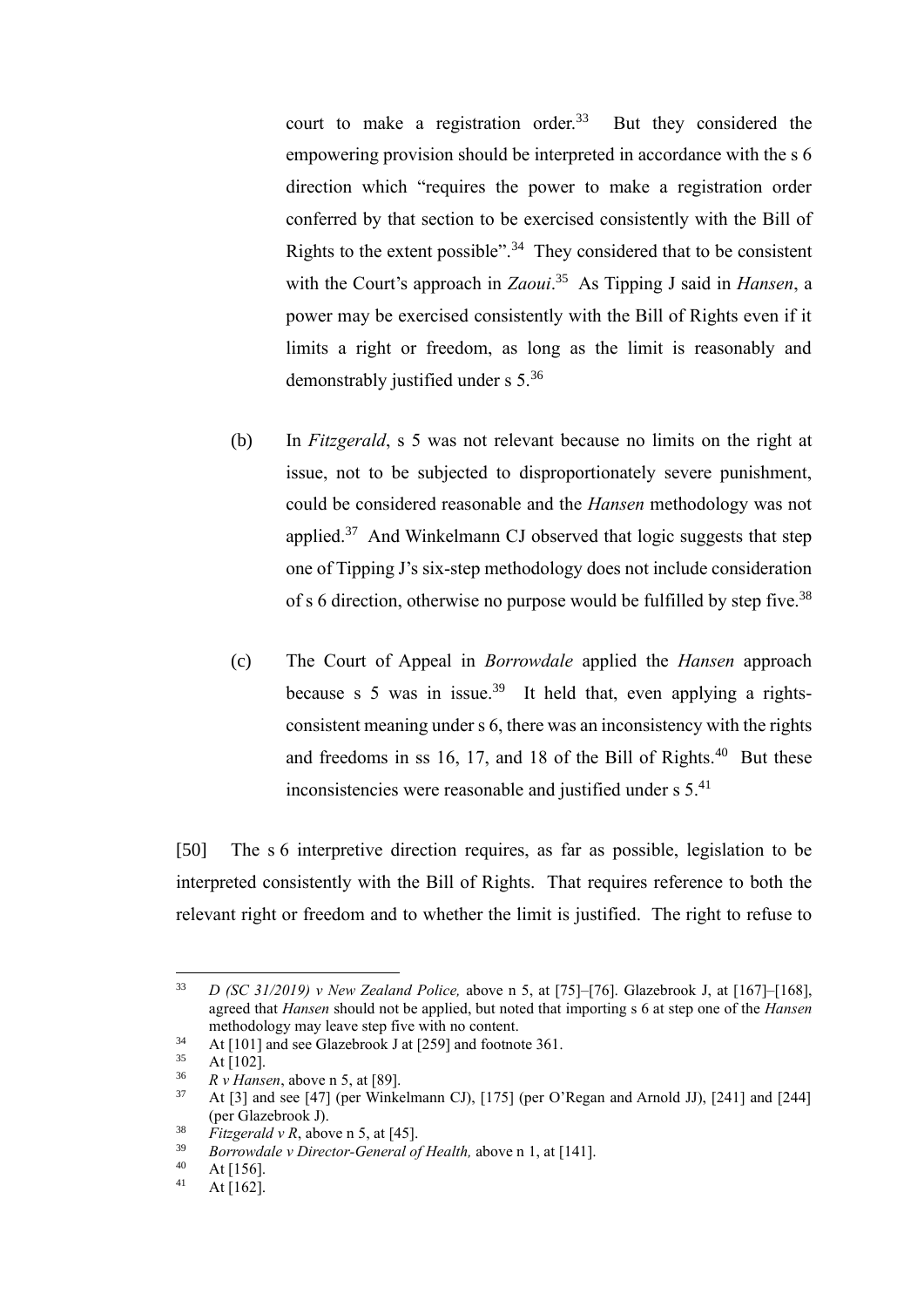undergo medical treatment under s 11 of the Bill of Rights is engaged here. No order can be made under the empowering provision that limits the right unless it is reasonable, prescribed by law and can be demonstrably justified in a free and democratic society under s 5 of the Bill of Rights. If a limit in an order is so justified, s 6 does not require the usual purposive interpretation of the empowering provision to be narrowed to mean the order is outside its scope. That is the substantive position reached by the Supreme Court in *Hansen* and *New Health New Zealand.* It is not contradicted by the other cases referred to. It is consistent with bringing the full, balanced effect of the Bill of Rights to bear holistically on the interpretation of legislation.

[51] Applying s 6 to interpret the meaning of legislation to uphold a right or freedom, irrespective of whether Parliament intended the right or freedom to be subject to a limit that is reasonable and demonstrably justified in a free and democratic society, would involve applying only half of the Bill of Rights to interpretation. It would involve requiring that legislation which, interpreted according to its text and in light of its purpose and context, empowers decisions to limit rights in a way which is reasonable and demonstrably justified in a free and democratic society, must be read down to invalidate those decisions. That would engender a more frequent and hostile constitutional dialogue between the executive, the judiciary and Parliament. I doubt it would bode well for the long-term sustainability of human rights in New Zealand.

[52] This substantive point of law is separate to the issue of judicial process raised by whether to follow the six-step *Hansen* methodology, which all the authorities agree is not essential. On that, as will be evident, the approach in this judgment could be seen as largely consistent with the sequence of the *Hansen* steps. It interprets the text of the Act, in light of its purpose and context, and it examines the implications of both s 5 and 6 of the Bill of Rights for that interpretation. But it deals substantively with the considerations involved in ss 5 and 6, rather than sequentially as a matter of judicial process.

[53] So what difference does the Bill of Rights make to the interpretation of the empowering provision here? The right to refuse medical treatment under s 11 of the Bill of Rights is engaged. Section 6 of the Bill of Rights requires the empowering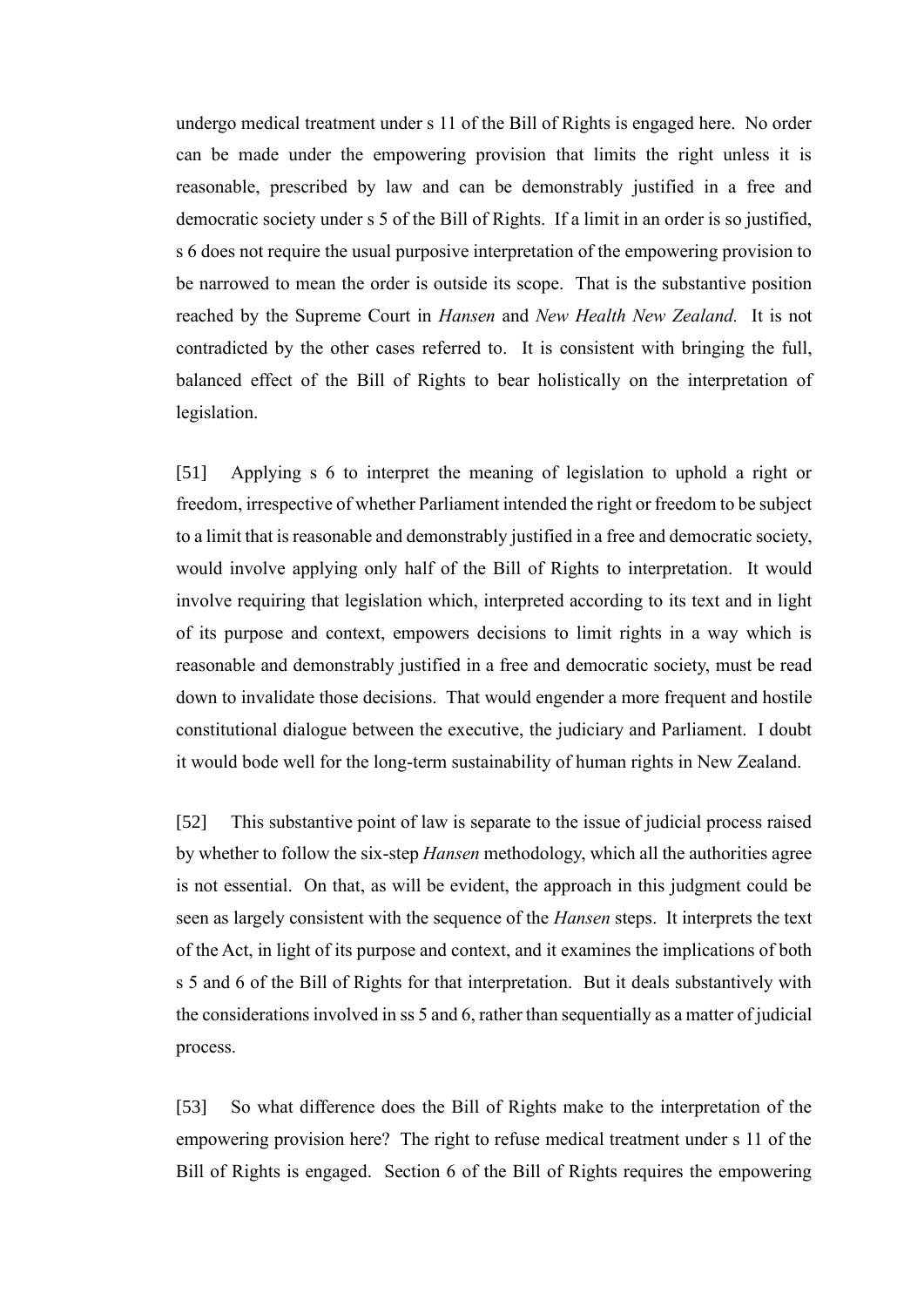provision in s 11 of the Act to be interpreted consistently with the Bill of Rights. But if a limit is reasonable, prescribed by law and demonstrably justified in a free and democratic society under s 5, it is consistent with the Bill of Rights. In this case, the applicants do not argue it is an unjustified limit. So the Bill of Rights does not require the usual purposive interpretation of s 11 to be narrowed to mean that the Order is outside its scope. Indeed, s 9(1)(ba) of the Act is explicitly indicates that Parliament envisaged that orders may be made which limit rights and freedoms under the Bill of Rights, as long as the limits are reasonable and demonstrably justified under s 5 of the Bill of Rights.

### *The principle of legality*

[54] The applicants also argue that the principle of legality should be deployed to achieve the narrow interpretation of the s 11 empowering provision they seek. The principle of legality has been reflected in common law thought for a long time. But it was given a boost in the United Kingdom when the influence of European law was at its height. The applications of the principle of legality in the House of Lords by Lord Bingham in *R (Daly) v Secretary of State for the Home Department* and Lord Steyn in *R v Secretary of State for the Home Department, ex parte Simms* are well known.<sup>42</sup> The explanation of the principle stated by Lord Hoffmann is most cited: 43

<span id="page-23-0"></span>Parliamentary sovereignty means that Parliament can, if it chooses, legislate contrary to fundamental principles of human rights. … The constraints upon its exercise by Parliament are ultimately political, not legal. But the principle of legality means that Parliament must squarely confront what it is doing and accept the political cost. Fundamental rights cannot be overridden by general or ambiguous words. This is because there is too great a risk that the full implications of their unqualified meaning may have passed unnoticed in the democratic process. In the absence of express language or necessary implication to the contrary, the courts therefore presume that even the most general words were intended to be subject to the basic rights of the individual.

[55] Before that, in a formulation apposite to the context here, Lord Browne-Wilkinson in *R v Secretary of State for the Home Department (ex parte Pierson)* said:<sup>44</sup>

<sup>42</sup> *R v Secretary of State for the Home Department, ex parte Simms* [2000] 2 AC 115 (HL); and *R (Daly) v Secretary of State for the Home Department* [2001] UKHL 26, [2001] 2 AC 532.

<sup>43</sup> *Simms,* above [n 42,](#page-23-0) at 131.

<sup>44</sup> *R v Secretary of State for the Home Department (ex parte Pierson)* [1998] AC 539 at 575.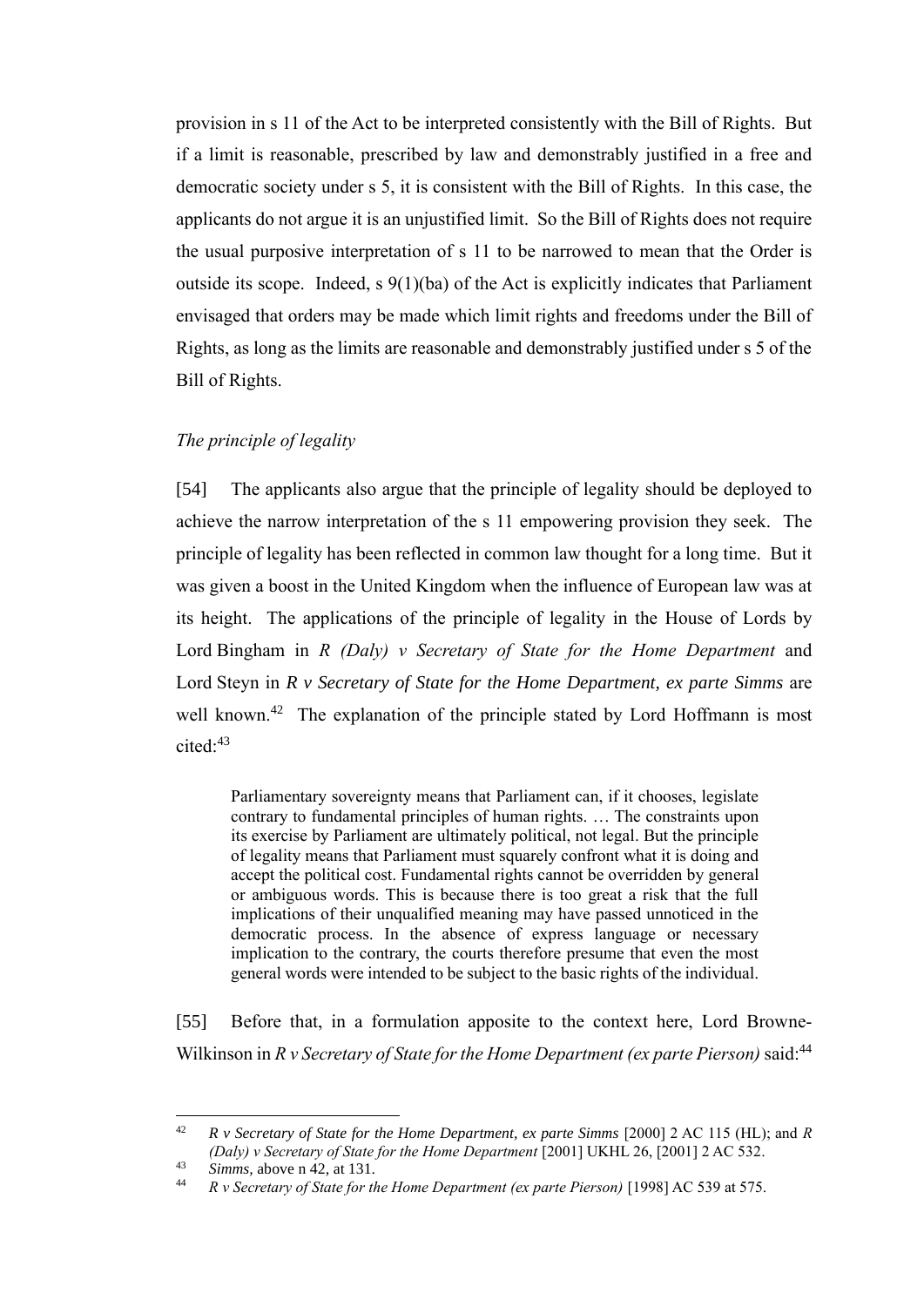A power conferred by Parliament in general terms is not to be taken to authorise the doing of acts by the donee of the power which adversely affect … the basic principles on which the law of the United Kingdom is based unless the statute conferring the power makes it clear that such was the intention of Parliament.

[56] The common law principle of legality had a relatively slow start in New Zealand case law. Lord Hoffmann's words in *Simms* were repeated, without the label, by the Supreme Court in *Cropp*. 45 But, in *D (SC 31/2019)* and *Fitzgerald* this year, the Supreme Court has given the principle a push.

[57] In *D (SC 31/2019)*, Winkelmann CJ and O'Regan J, supported by Glazebrook J, cited the principle of legality and Lord Hoffmann's words in observing that, even without the Bill of Rights, legislation that imposes a greater penalty than that applicable at the time an offence was committed needs to be clear to achieve that result.<sup>46</sup> Glazebrook J differed in considering that the common law presumptions only apply to the extent there is not a clear parliamentary purpose to legislate contrary to rights, which she considered there was there.<sup>47</sup>

[58] In *Fitzgerald*, Winkelmann CJ said, most relevantly (footnotes omitted):

[51] There has been some debate as to the relationship between s 6 and the principle of legality. The latter is a common law principle of statutory interpretation which exists independently of the Bill of Rights, to protect and uphold certain rights and values that the common law has identified as fundamental or as having a constitutional nature. Although it operates to protect the rights and freedoms affirmed in the Bill of Rights, it is not displaced or confined by the Bill of Rights. As a common law principle it continues to develop, as seen in recent decisions of the United Kingdom Supreme Court and the decision of this Court in *D v New Zealand Police*.

[55] Clearly, s 6 incorporates aspects of the principle of legality in relation to the affirmed rights and freedoms, in that courts applying it will proceed on the basis that clear words are needed if legislation is to be construed as abridging fundamental freedoms. Just as with the principle of legality, it is the language of the statute which must be clear enough to exclude the possibility of a rightsconsistent purpose and effect  $-$  it is not enough that parliamentary materials might suggest this.

…

<sup>45</sup> *Cropp*, above [n 5,](#page-10-0) at [27].

<sup>46</sup> *D (SC 31/2019,* above n [5,](#page-10-0) at [76] (per Winkelmann CJ and O'Regan), and [161] (per Glazebrook J).

 $47$  At [181].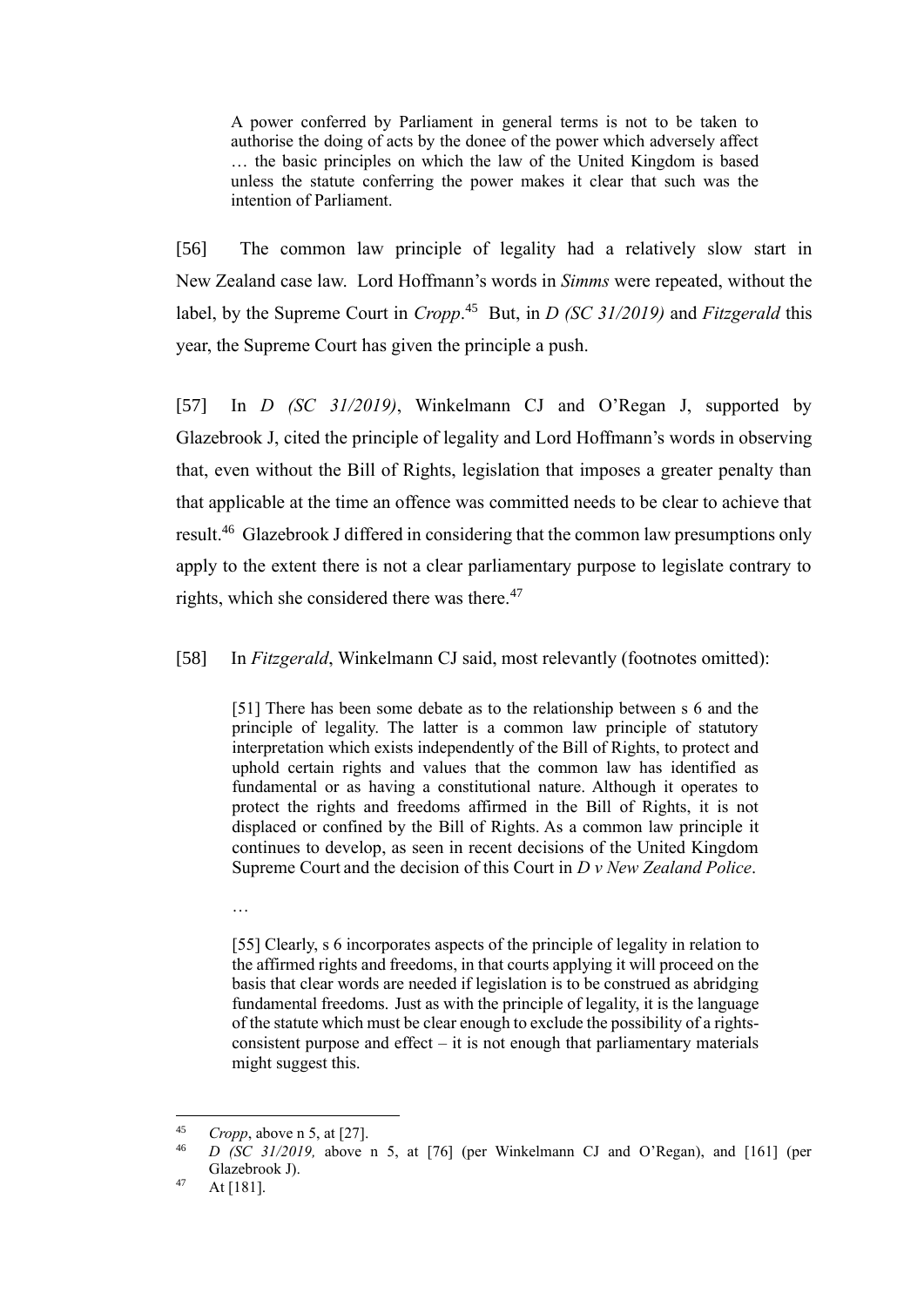[56] But the s 6 direction is not simply a statutory embodiment of the principle of legality. It requires that when the courts undertake the interpretive exercise, they must presume a rights-consistent purpose. Section 6 therefore mandates a more proactive approach to interpretation – proactively seeking a rightsconsistent meaning. Hence, as Jason Varuhas recognises, the interpretive principle contained in rights-charters such as New Zealand's Bill of Rights is distinct from the orthodox formulation of the principle of legality in that it allows for "reading down otherwise clear statutory language, adopting strained or unnatural meanings of words, and reading limits into provisions".

[57] It may be, therefore, that in some cases s 6 will go further than the principle of legality. As I come to, in this case I consider that it does. However, not much is to be gained from seeking to fully define the relationship between the principle of legality and the s 6 interpretive direction for the purposes of this appeal. The critical issue in respect of s 6 is its effect and application. And since this case was argued by all parties in reliance upon s 6, I therefore address the issues on that basis.

[59] Glazebrook J did not wish to comment on the relationship between s 6 and the principle of legality but agreed that "s 6 may go further than the principle of legality".<sup>48</sup> O'Regan and Arnold JJ said, most relevantly (footnotes omitted):

[207] While there remains some dispute about the precise scope and meaning of s 6 of the Bill of Rights, there seems little doubt that it at least requires the courts to take a similar approach to that adopted under the common law "principle of legality".

…

[217] To explain, as noted at [207] above, at a minimum, s 6 effectively gives legislative force to certain aspects of the principle of legality. Some of the fundamental values protected by the common law presumptions are specifically addressed in the Bill of Rights, while others are not (an example is the solicitor/client privilege). In that sense, the principle of legality at common law has wider scope than s 6.

[218] But just as the principle of legality means that Parliament must use explicit language to override fundamental values protected by the common law, so too must it use explicit language where it seeks to override an absolute right protected by the Bill of Rights, such as the right protected by s 9. If Parliament wished to require the courts to sentence offenders in a way that breached s 9 of the Bill of Rights, it needed to say so explicitly rather than relying on the general words "Despite any other enactment". The fact that Parliament would be directing the judicial branch of government, which is bound by the Bill of Rights  $(s \ 3(a))$ , to impose sentences that would, in some instances at least, breach s 9 of the Bill of Rights and also art 7 of the ICCPR, highlights the need for specificity. Further, as noted, Parliament was explicit in overriding the application of inconsistent provisions in the Sentencing and Parole Acts to the three strikes regime; in our view, the fact that Parliament was not explicit in

 $48$  At [251] and footnote 363.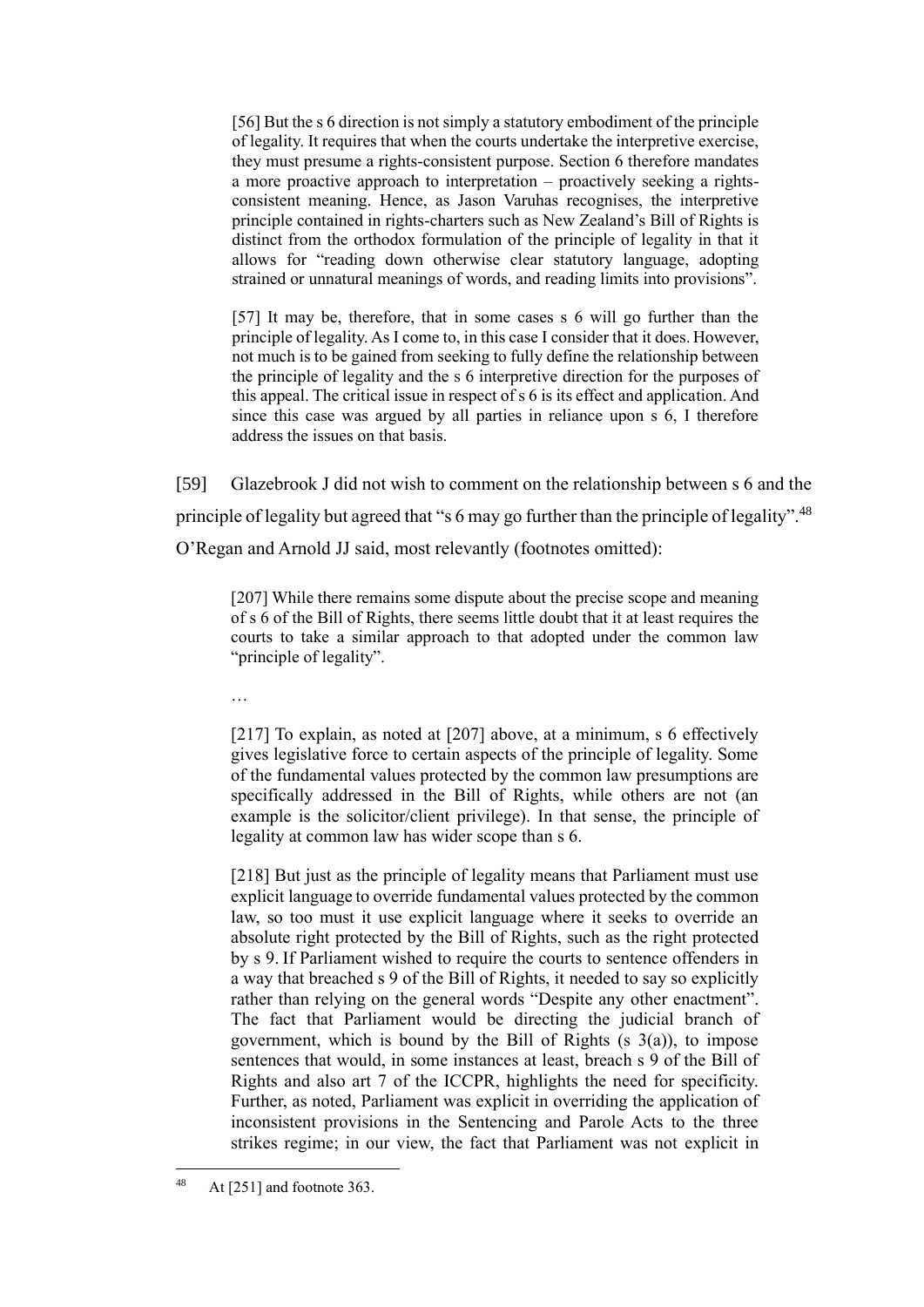overriding the application of s 9 of the Bill of Rights as well is highly significant. If the only purpose of including the words "Despite any other enactment" in s  $86D(2)$  was to oust the operation of the Bill of Rights, we think it implausible there would be no mention of that anywhere in the legislative materials.

[60] Mr Griggs submits that if, in *Fitzgerald*, the Supreme Court could find that legislation saying "[d]espite any other enactment" is insufficiently clear to be given effect contrary to the principle of legality, the Act here is similarly insufficiently clear. Mr Perkins submits that if, in *New Health New Zealand,* the Supreme Court could find that the respondent council's power of general competence and it duty to continue to provide water services was enough legal authority to empower fluoridation of water, then the empowering provision in the Act here is similarly sufficient.<sup>49</sup>

[61] Counsel also differed on whether the principle applies here because they differ on whether the words of the Act are "general and ambiguous". I am not sure that is a useful test. As former Chief Justice French of Australia has said, "the trouble with the term 'ambiguity' is that it is ambiguous", covering both doubt or uncertainty and also where words have more than one meaning.<sup>50</sup> And Matthew Groves notes that other law lords in *Simms* did not require there to be general or ambiguous words when applying the principle.<sup>51</sup> I consider the better view is that, like  $s$  6 of the Bill of Rights, application of the principle of legality does not depend on the generality or ambiguity of the legislative text. The principle is always speaking.

[62] It is now clear that the principle of legality applies in New Zealand common law. We have been influenced by the United Kingdom in adopting it. It is a freestanding principle of the common law, independent of the interpretive direction of s 6 of the Bill of Rights. But its application will usually overlap with the application of s 6. So far, in New Zealand, the principle of legality has played a largely supporting role to s 6. The judicial observations in *Fitzgerald* suggest the reverse is more likely to be the case.

<sup>&</sup>lt;sup>49</sup> *New Health New Zealand*, above [n 11,](#page-16-1) at [26], [40] and [155].<br><sup>50</sup> Pobert Franch CJ "Foreword" in Dan Maggher and Matthe

<sup>50</sup> Robert French CJ "Foreword" in Dan Meagher and Matthew Groves (eds) *The Principle of Legality in Australia and New Zealand* (The Federation Press, Sydney, 2017) v at vii.

<sup>&</sup>lt;sup>51</sup> Matthew Groves "The Principle of Legality and Administrative Discretion: A New Name for an Old Approach?" in Dan Meagher and Matthew Groves (eds) *The Principle of Legality in Australia and New Zealand* (The Federation Press, Sydney, 2017) 168 at 169.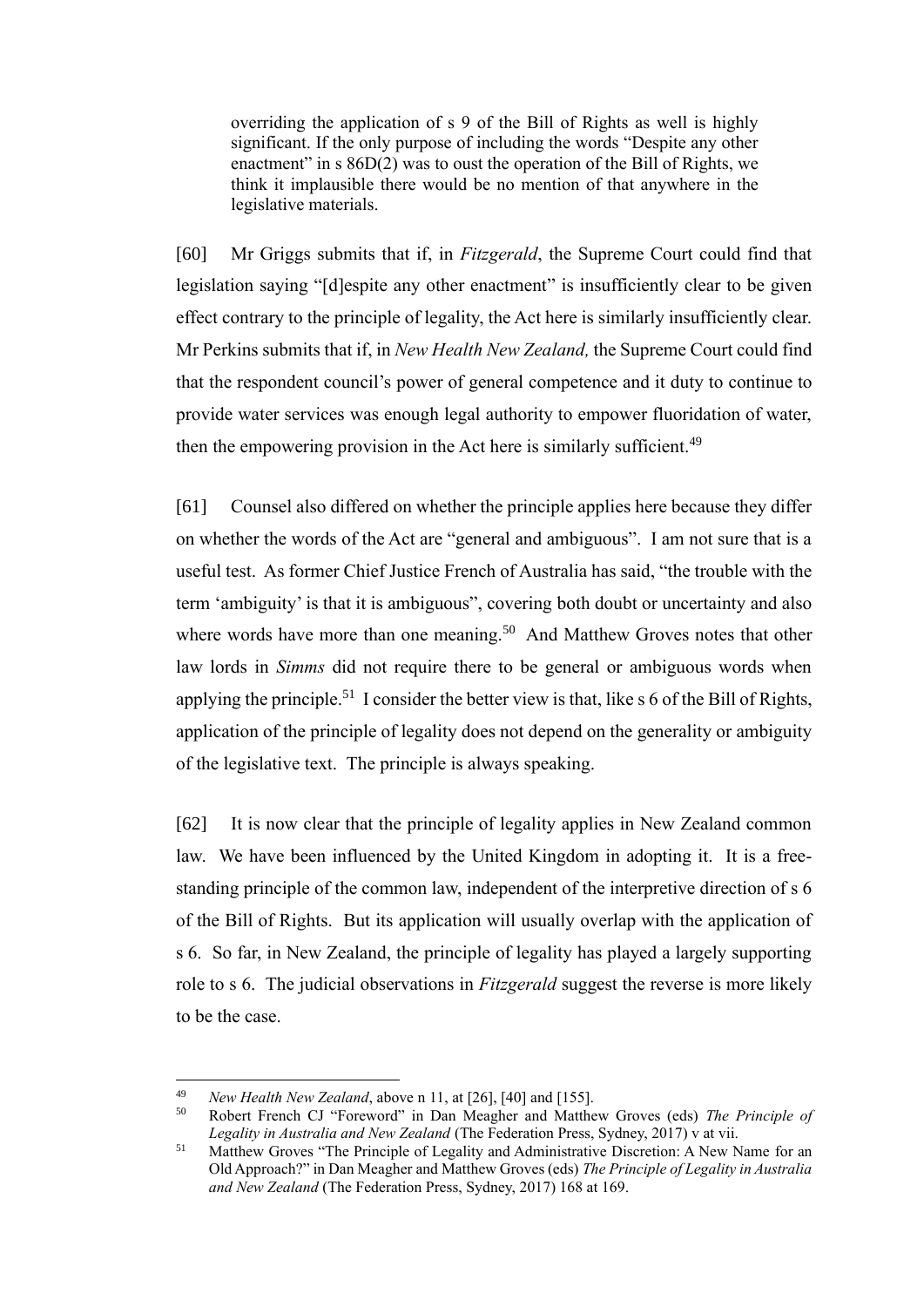[63] Unlike the debate about the relationship between ss 5 and 6 of the Bill of Rights, the relationship of the principle of legality with limits on rights that are reasonable and justified in a free and democratic society has not previously been determined in New Zealand law. Academic opinions have been offered. Hanna Wilberg considers "[c]ourts should use the principle of legality to read down the apparent scope of statutory provisions only in order to avoid rights-infringing applications that do not represent justified limits". 52 She argues that Lord Bingham in *Daly* and Lord Steyn in *Simms* only applied the principle of legality after carefully detailed consideration of the justification for infringing a right.<sup>53</sup> She argues that justified limits on rights do not represent rights violations, so the principle of legality should not be used to avoid interpretations of statutes that represent justified limits.<sup>54</sup> This is consistent with my conclusion above regarding s 6 of the Bill of Rights.

[64] It is a legitimate question whether the common law principle of legality has a greater reach than s 6 of the Bill of Rights and ignores whether the rights it upholds are reasonable or justified. But, given the current state of New Zealand jurisprudence in relation to s 6, giving it that effect would impinge on the coherence and consistency of the law. It may also be inconsistent with the requirement placed on the judiciary by s 3(a) of the Bill of Rights to apply that instrument to the development of the common law. I do not consider that the principle of legality currently extends so far. If a statutory provision, interpreted according to its text and in light of its purpose and context, limits rights in a way which is reasonable and demonstrably justified in a free and democratic society under s 5 of the Bill of Rights, the principle of legality does not require a different interpretation. That is the case here.

#### *Other institutions' views of the Act and Order*

[65] Mr Perkins submits that, if the House of Representatives was surprised by the Order made here, as outside the scope of its empowering provision, the requirement in s 16 that the House approve the Order by resolution to prevent the Order's expiry,

<sup>52</sup> Hanna Wilberg "Common Law Rights have Justified Limits: Refining the "Principle of Legality" in Dan Meagher and Matthew Groves (eds) *The Principle of Legality in Australia and New Zealand* (The Federation Press, Sydney, 2017) 139 at 140.

 $53$  At 145.

At 152.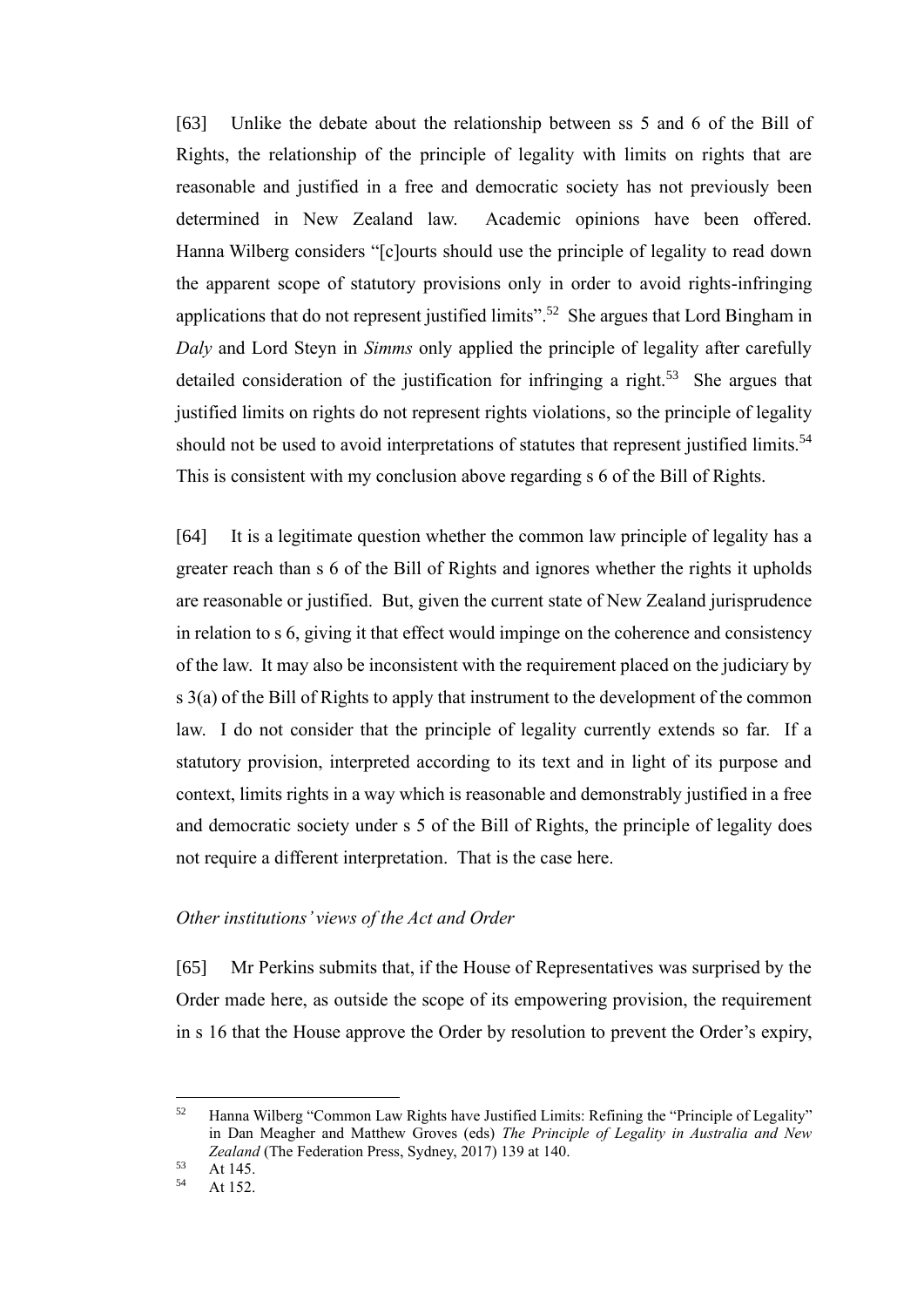was an opportunity for it to register that. The House approved the Order, though it has not yet approved the Amendment Order. In so far as it goes, the submission is correct. But, as Mr Griggs submits, and as the Supreme Court of the United Kingdom said in *R (Miller) v Secretary of State for Exiting the European Union*, House resolutions do not cure an invalid order.<sup>55</sup> The point is relevant context about one of the ways in which Parliament provided for a potential safeguard on orders made under the Act. But it does not affect the question of the legal validity of an order.

[66] Mr Perkins also noted that the Regulations Review Committee of the House has reported on the Order and the first Amendment Order. The Committee considered whether the Order trespasses unduly on personal rights and liberties. It identified as an issue, and made recommendations about, only the extent of the information about a worker's vaccination status provided to a relevant PCBU and to an enforcement officer.<sup>56</sup> However, like the House's authorisation, the Committee's reports do not affect the legal validity of the Order, which is up to the courts to decide.

[67] Under s 7 of the Bill of Rights, the Attorney-General is required to draw the attention of the House of Representatives to any provision in a bill that appears to be inconsistent with any of the rights and freedoms in the Bill of Rights. On 11 May 2020, the Ministry of Justice advised the Attorney-General, in advice published on their website:<sup>57</sup>

With regard to the proportionality of the limit on the right, we note that an outbreak of COVID-19 would have extreme consequences for public health and wellbeing. While the Bill empowers orders to be issued in respect of medical examination and testing, it does not require a person to undertake any particular ongoing form of treatment. In this way, the Bill continues to preserve the scope of personal autonomy and bodily integrity as far as is possible while maintaining public health.

[68] Mr Griggs submits the second sentence, in particular, means that, in introducing the Bill, the Government did not contemplate it would be used to authorise

<sup>55</sup> *R (Miller) v Secretary of State for Exiting the European Union* [2017] UKSC 5 at [46]. And see Philip Joseph *Joseph on Constitutional and Administrative Law* (5<sup>th</sup> ed, Thomson Reuters, Wellington, 2021) at 1188.

<sup>56</sup> Regulations Review Committee *COVID-19 Public Health Response (Vaccinations) Order 2021* (May 2021); and Regulations Review Committee *Examination of COVID-19 orders presented between 13 and 27 July 2021* (August 2021) at 3.

<sup>57</sup> Chief Legal Counsel to Hon Andrew Little, 11 May 2020, at [33].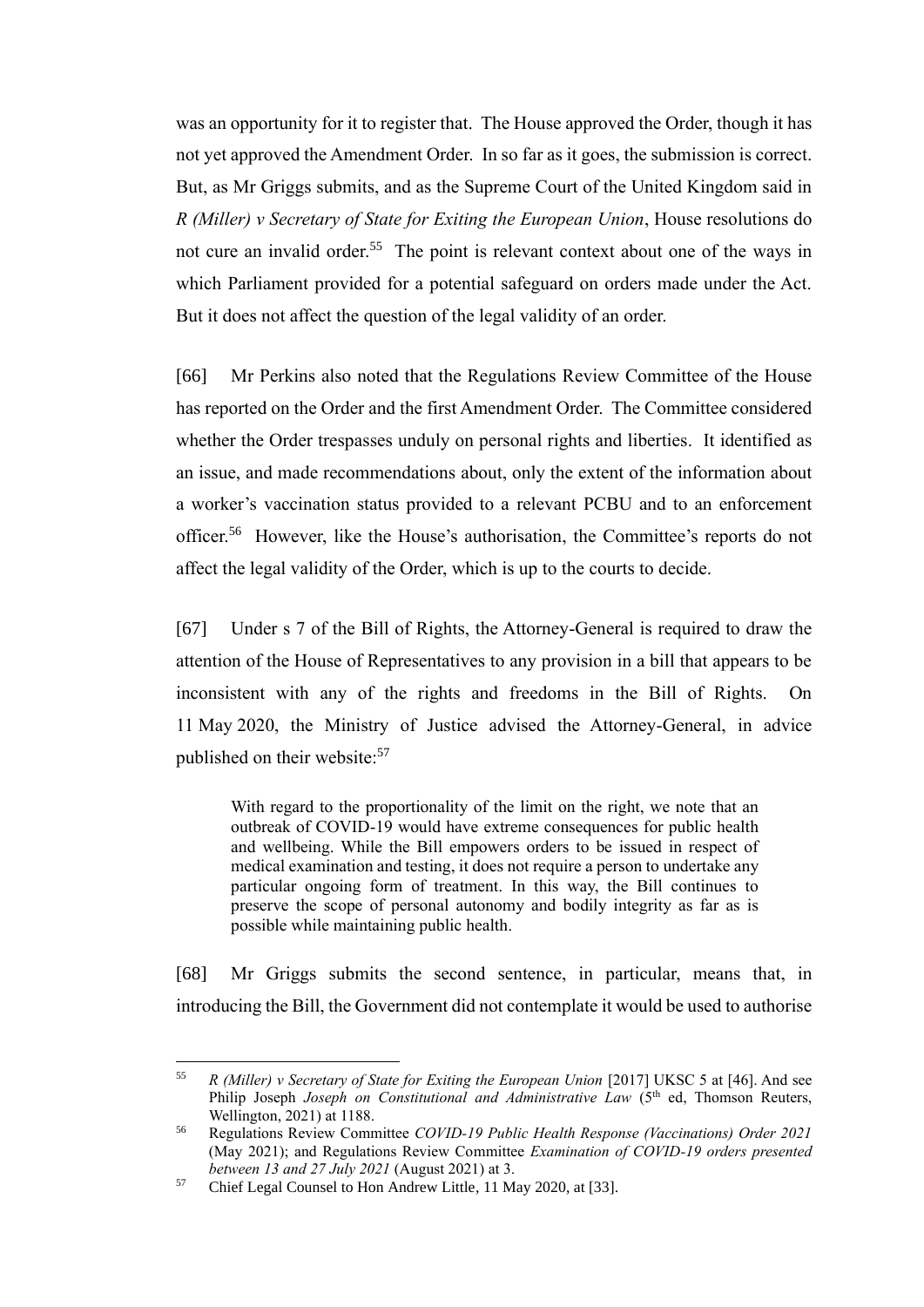vaccination orders and neither did Parliament when it passed the Bill. Mr Perkins concedes the second sentence in the Bill of Rights vet was not well expressed. But he submits it is accurate because while the first part of the sentence refers to orders, the second part refers to the empowering provision not to the Order.

[69] Again, the advice to the Attorney-General does not assist resolution of the issues before me. The advice of the Chief Legal Adviser of the Ministry of Justice is important for the Attorney-General's exercise of his function under s 7 at the time a bill is in draft. But it does not determine questions of legal validity of the resulting Act, however expressed.

#### *Four Aviation Security Service Employees*

[70] On 20 September 2021, Churchman J heard a challenge to the validity of the Order by a former customs official. The (first) judgment was issued on 24 September 2021, in *GF v Minister of COVID-19 Response*. 58 The challenge was mounted on different grounds than the ground here and did not succeed.

[71] On 21 and 22 October 2021, Cooke J heard a challenge by four aviation security service employees at the border. One of the grounds of challenge there was similar to this one. But, because it was not certain when that judgment would be issued, and the Four Midwives' case is urgent because of the 15 November 2021 deadline for mandatory vaccination, their case was set down for hearing on 8 November 2021. As it happens, the judgment was issued on 8 November 2021, in *Four Aviation Security Service Employees.*<sup>59</sup> I gave leave for further written submissions to be filed by the parties here by 9 am 10 November 2021. As counsel for the applicants emphasised, I am not bound by this decision. But it is relevant, and it is interesting to compare the reasoning with that here.

[72] In relation to the question at issue here, Cooke J held:

(a) The Order limits the applicants' right under s 11 of the Bill of Rights.<sup>60</sup>

<sup>58</sup> *GF v Minister for COVID-19 Response*, above n [10.](#page-15-0)

<sup>59</sup> *Four Aviation Security Service Employees v Minister of Covid-19 Response*, above n [10.](#page-15-0)

 $60$  At [29].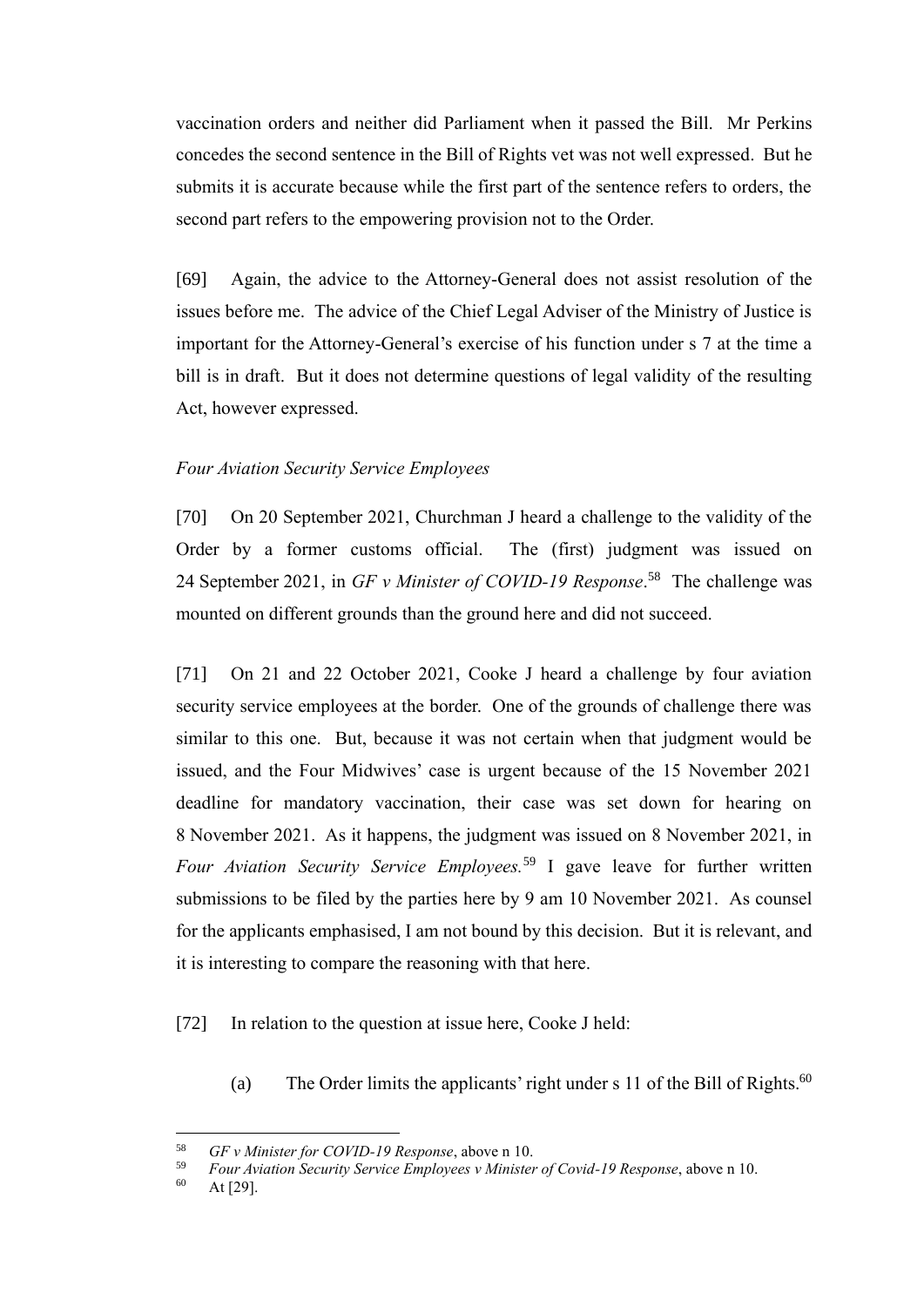- (b) Although it was not how the applicant there formulated it, the more direct route by which the Bill of Rights controls the making of orders under the Act is under the line of authority beginning with *Drew v Attorney-General*. 61
- (c) The effect of those authorities is that there is an implied limitation on the empowering provisions that is equivalent to them including the words "provided that no order may be made that is not consistent with the [Bill of Rights]". 62
- (d) Accordingly, there is no need or licence to find an alternative interpretation of the empowering provision in the way described in *Hansen* or *Fitzgerald*. <sup>63</sup> The normal approach of focussing on the text in light of its purpose should be adopted.
- (e) If it had been necessary to apply the *Hansen* approach, it would still have been necessary to identify whether the limit on the s 11 right was demonstrably justified under s 5.<sup>64</sup> But the particular approach adopted should not make a different to the ultimate outcome.<sup>65</sup>
- (f) Mandatory vaccination falls within the scope of s  $11(1)(a)(v)$  of the Act, according to its text and in light of its purpose.<sup>66</sup>
- (g) Although there was evidential uncertainty, on the evidence before the Court, the statutory pre-requisite in s  $11(1)(a)$  for making the order was plainly satisfied: mandatory vaccination of aviation security workers would contribute or be likely to contribute to preventing the risk of the outbreak or spread of COVID-19.<sup>67</sup>
- $\begin{bmatrix} 61 & \text{At } [40], \\ 62 & \text{At } [56]. \end{bmatrix}$
- $\frac{62}{63}$  At [56].
- At [57].
- $^{64}$  At [58].
- $65$  At [58].
- $\begin{array}{cc}\n 66 \\
67 \\
4 + 561 \\
\end{array}$
- At  $[66]$ .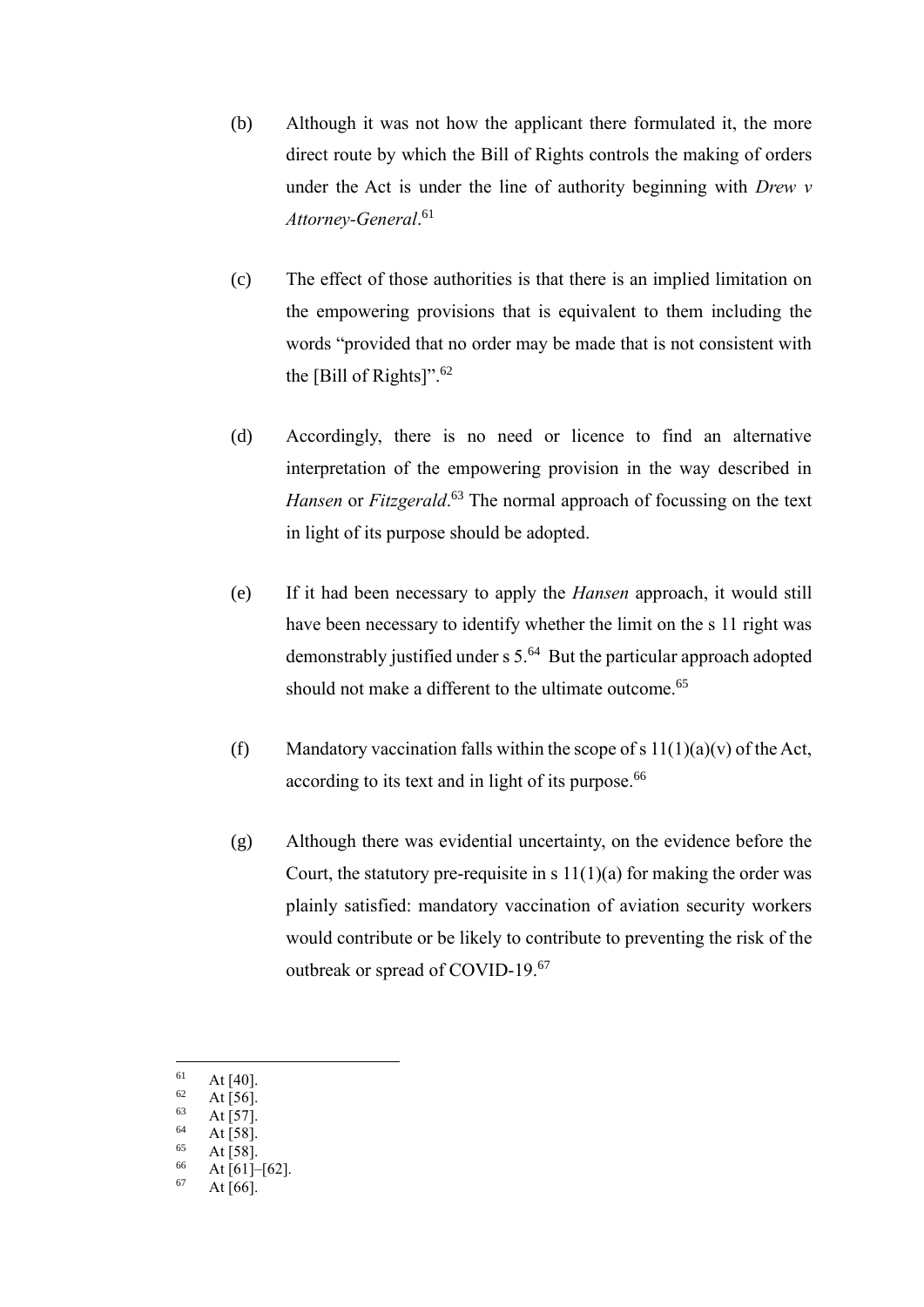[73] My reasoning is somewhat different from that of Cooke J. And we dealt with different submissions from counsel. But, except in relation to the last point, which is not before me in this case, my conclusions are consistent with all of his findings above. The submissions of counsel on the implications of *Four Aviation Security Service Employees* for this case are variations on their primary submissions, which I have already dealt with.

[74] Cooke J also said "[i]t is perhaps of some surprise that such an important aspect of the response to the risk of COVID-19 has been implemented through a section that makes no express reference at all to vaccination."<sup>68</sup> Because the generally expressed empowering provision does not expressly address vaccination, he noted a degree of uncertainty arises from its use as the basis of such an order. And he said:<sup>69</sup>

It may be that significant measures of this kind are better suited to legislation that squarely addresses the issues that arise from the measures. None of this means that the Order is invalid, but neither should my conclusion be interpreted as clearing a path for more extensive use of this power for other circumstances.

[75] I concur.

### **Anonymisation**

#### *Submissions*

[76] The applicants in the Four Midwives' proceeding seek anonymisation of their identities in the judgment. They have not applied for suppression. Mr Reid, on their behalf, submits it would also be appropriate to redact the Statement of Claim and other documents naming them, if it is searched. The applicants are concerned that they and their families will face bullying, harassment, and blame if their identities are made public. They are concerned about both online vilification and actual physical assault. They are also concerned about professional consequences for them in their profession.

[77] Ms Green, for NZDSOS and NZTSOS, also seeks anonymisation in the judgment of the affidavits filed in their proceeding. She says that is because of, and

 $\frac{68}{69}$  At [77].

At [77].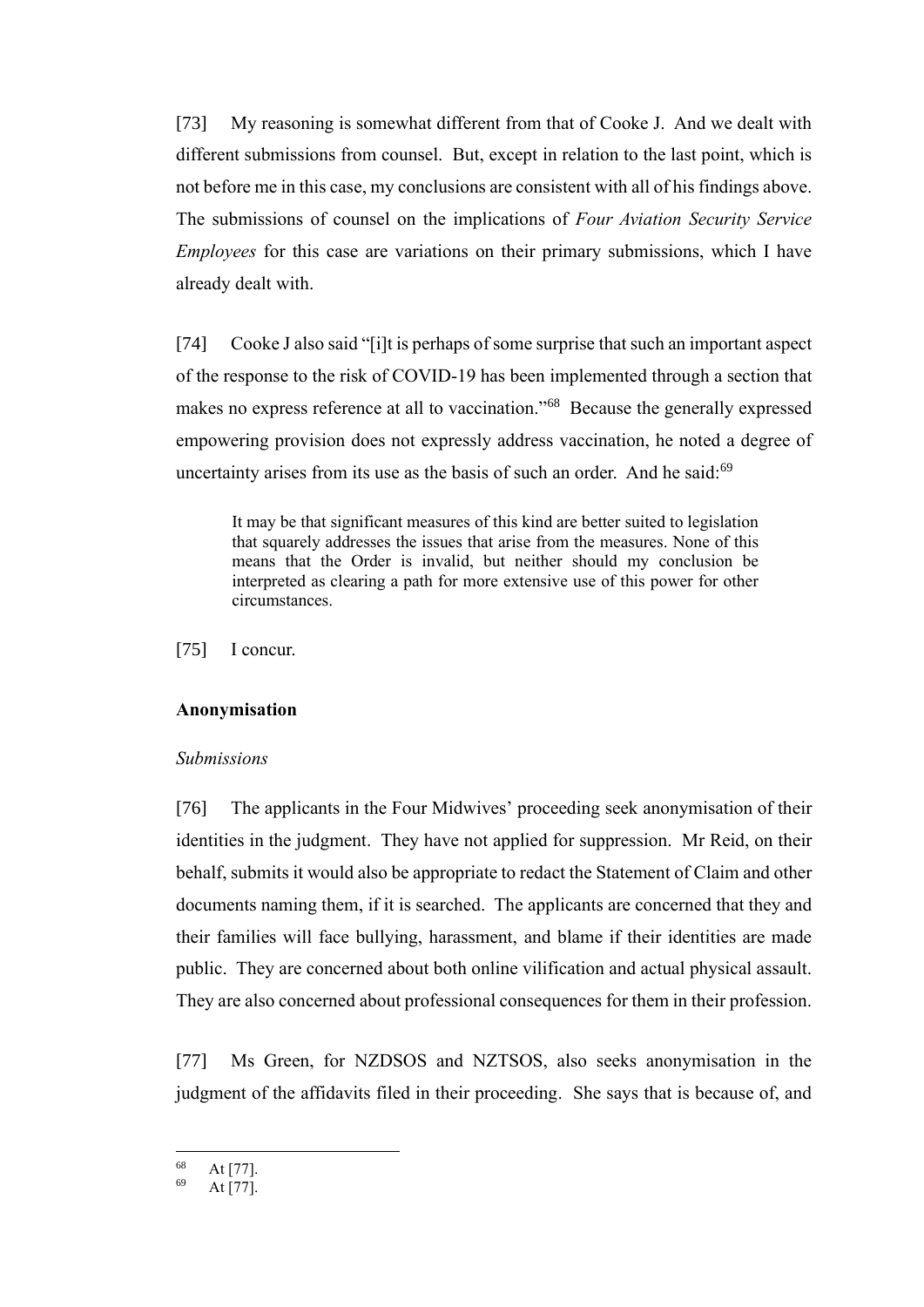during the period of, the breakdown of relationships with employers. While Ms Green initially appeared to seek a blanket suppression of the office-holders and members of her client organisations, she withdrew that. She requests that the affidavits and documents referring to the deponents not be accessed without permission of a Judge.

[78] Mr Perkins, for the Crown, notes the principle of open justice is important. He submits there is no evidence the applicants here are in the same position as those in *GF*, with parallel employment proceedings. Although he does not doubt the applicants are apprehensive, he submits the evidence of the applicants in the Four Midwives' proceeding is like that in *Nottingham v Ardern* where there was no anonymisation. And the applicants can be expected to understand there was a risk their participation would become a matter of public record.<sup>70</sup> He submits the point advocated by Ms Green is not reached because the affidavits are not relevant to the issues to be decided in this judgment. Ultimately, though, the Crown abides the Court's decision.

### <span id="page-32-0"></span>*Law of anonymisation*

[79] As the Supreme Court confirmed in *Erceg v Erceg,* New Zealand courts have the inherent power to prohibit the publication of names or identifying particulars of parties to civil proceedings.<sup>71</sup> The starting point is the principle of open justice, described in the same judgment as "a principle of constitutional importance".<sup>72</sup> The importance of that principle is reinforced by the requirement on the Court to make decisions consistently with the right to freedom of expression upheld in s 14 of the Bill of Rights. But there are circumstances in which the general rule of open justice may be departed from to the extent necessary,<sup>73</sup> and in which the right to freedom of expression may be limited in terms of s 5 of the Bill of Rights.

[80] The applicants in the two other challenges to mandatory vaccination, so far, also applied for anonymisation:

<sup>70</sup> *Nottingham v Ardern* [2020] NZCA 144, [2020] 2 NZLR 207.

<sup>71</sup> *Erceg v Erceg* [2016] NZSC 135, [2017] 1 NZLR 310 at [6]–[7].

 $\frac{72}{73}$  At [2].

At  $[3]$ .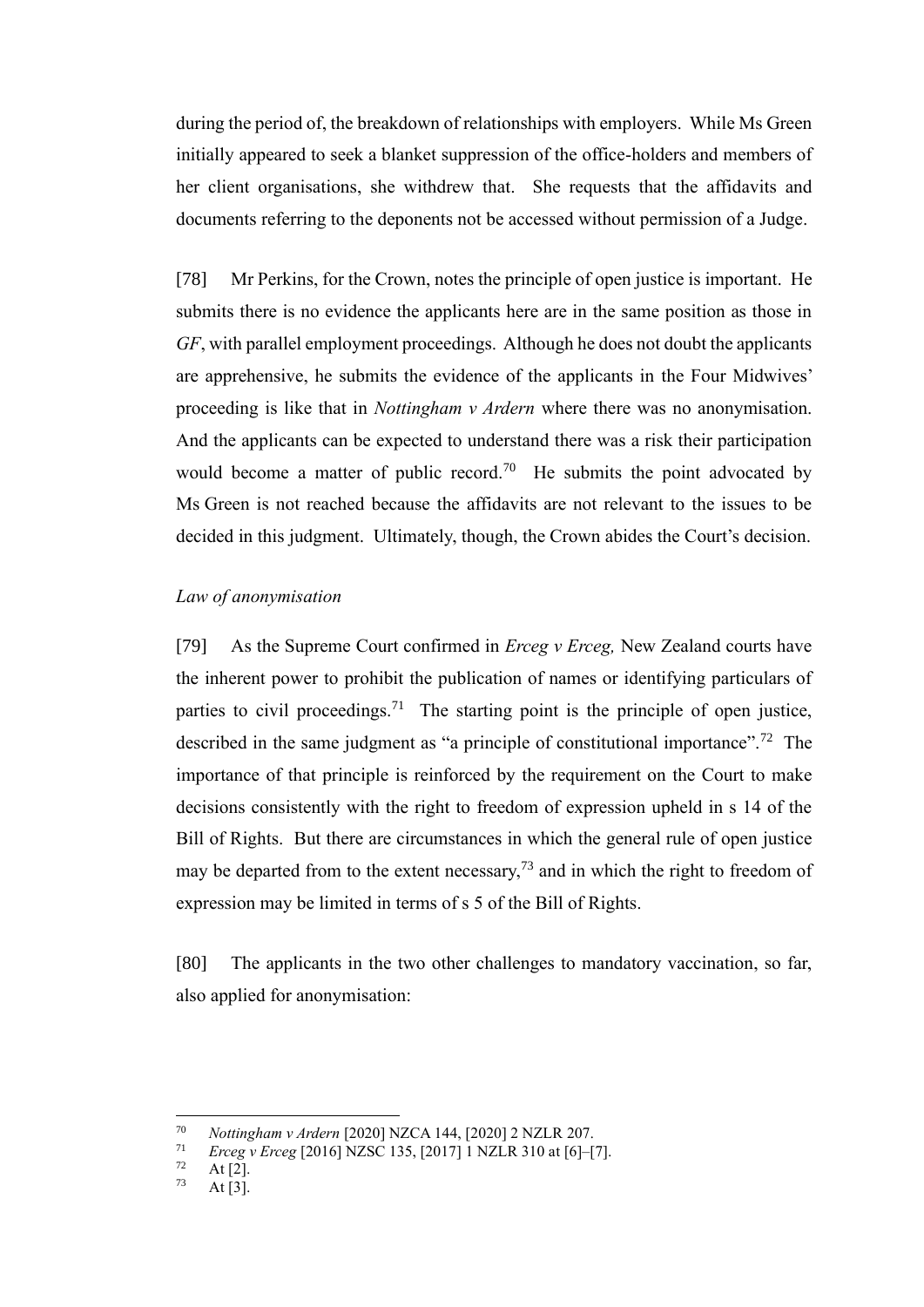(a) In *GF*, Churchman J observed that public feelings about COVID-19 vaccination are very high and made an interim anonymisation order in relation to the applicant's identity.<sup>74</sup> On 28 October 2021, he extended the interim order in parallel with, and to last as long as, suppression orders made in related proceedings before the Employment Court.<sup>75</sup>

### (b) In *Four Aviation Security Service Employees,* Cooke J said:<sup>76</sup>

[24] The function of the Court is to ensure that the rights of minority groups are properly protected when measures such as those in issue are implemented, including measures that appear to have widespread public support. The Court must ensure that the rule of law is observed. There should also be no doubt that persons in the position of the applicants have the right to access the Court to challenge the legitimacy of the measures imposed. The right of access to the Court is fundamental to the very legitimacy of the measures implemented.

[25] In that context I have granted an application that the applicants' identities be suppressed. This order is made under the inherent jurisdiction in order to avoid the unnecessary personal identification and criticism of the applicants. I accept that there is a significant risk of publicity if such an order is not made and that this could cause hardship in the current environment. I also accept that such an order is appropriate to emphasise the importance of access to the Court for those adversely affected by measures that are perceived to be in the wider public interest. For these reasons that order was made notwithstanding the importance of open justice.

#### *Anonymisation*

[81] It is quite clear that the issue of vaccination against COVID-19 has become a socially divisive issue in New Zealand, arousing strongly expressed views on both sides. Sadly, the applicants' concerns about bullying, harassment, and vilification of themselves and their family members may have foundation. I do not entirely discount the possibility of physical or professional consequences for them, in the current climate. As Mr Reid submits, the circumstances here are quite different to those in *Nottingham v Ardern* where the Court of Appeal essentially rejected the risk of more than minimal consequences for the applicants. $77$ 

<sup>74</sup> *GF v Minister of COVID-19 Response* [2021] NZHC 2337 at [37].

<sup>75</sup> *GF v Minister of COVID-19 Response (No 3)* [2021] NZHC 2881 at [14]

<sup>76</sup> *Four Aviation Security Service Employees v Minister of COVID-19 Response*, above [n 10.](#page-15-0)

*Nottingham v Ardern, above n [70,](#page-32-0) at [34].*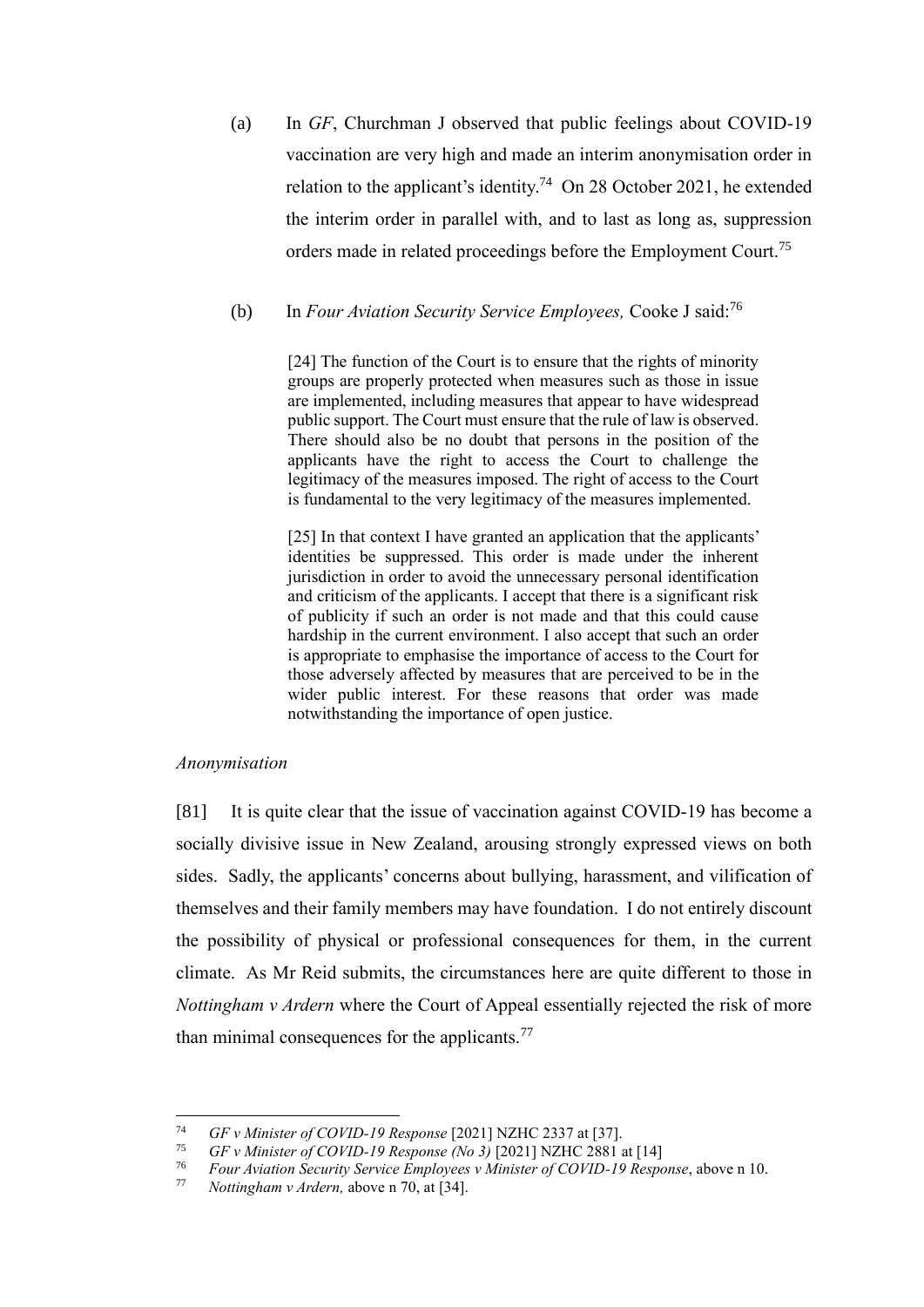[82] I do not consider there is significant public interest in the identities of the applicants in the Four Midwives' case being publicly known at this stage. Like Cooke J, I consider anonymisation of the applicants' identities is currently required to preserve their effective exercise of their rights of access to justice, including under s 27(2) of the Bill of Rights. But that concern is not likely to endure forever. I anonymise the judgment as requested. I direct that the court files for the Four Midwives' case not be searched without permission of a Judge, granted after consultation with the relevant applicants, over the next three years. The direction expires in three years' time unless the applicants succeed in applying to renew it.

[83] The NZDSOS and NZTSOS proceedings are already effectively anonymised because they are brought by incorporated societies and the affidavits are not relevant to, and therefore not mentioned in, this judgment. I direct that the court file for the proceedings not be searched without permission of a Judge, granted after consultation with the relevant applicants, until after the hearing of the second cause of action, at which this question can be further considered in that context.

### **Result**

[84] The application for judicial review by the four midwives, and the first cause of action in the application for judicial review by NZDSOS and NZTSOS, are dismissed.

[85] Because of the public interest in clarification of an important legal issue directly affecting the rights and employment of the applicants, and they have acted reasonably, I am inclined to let costs lie where they fall under r 14.7(e) of the High Court Rules 2016.<sup>78</sup> However, I have not heard the parties on costs. If the Crown wishes to pursue costs, they may file submissions of no more than 10 pages within 10 working days of the judgment and the applicants may file submissions in response within 10 working days of that.

#### Palmer J

<sup>78</sup> *Environmental Defence Society Inc v New Zealand King Salmon* [2014] NZSC 167, (2014) 25 PRNZ 637.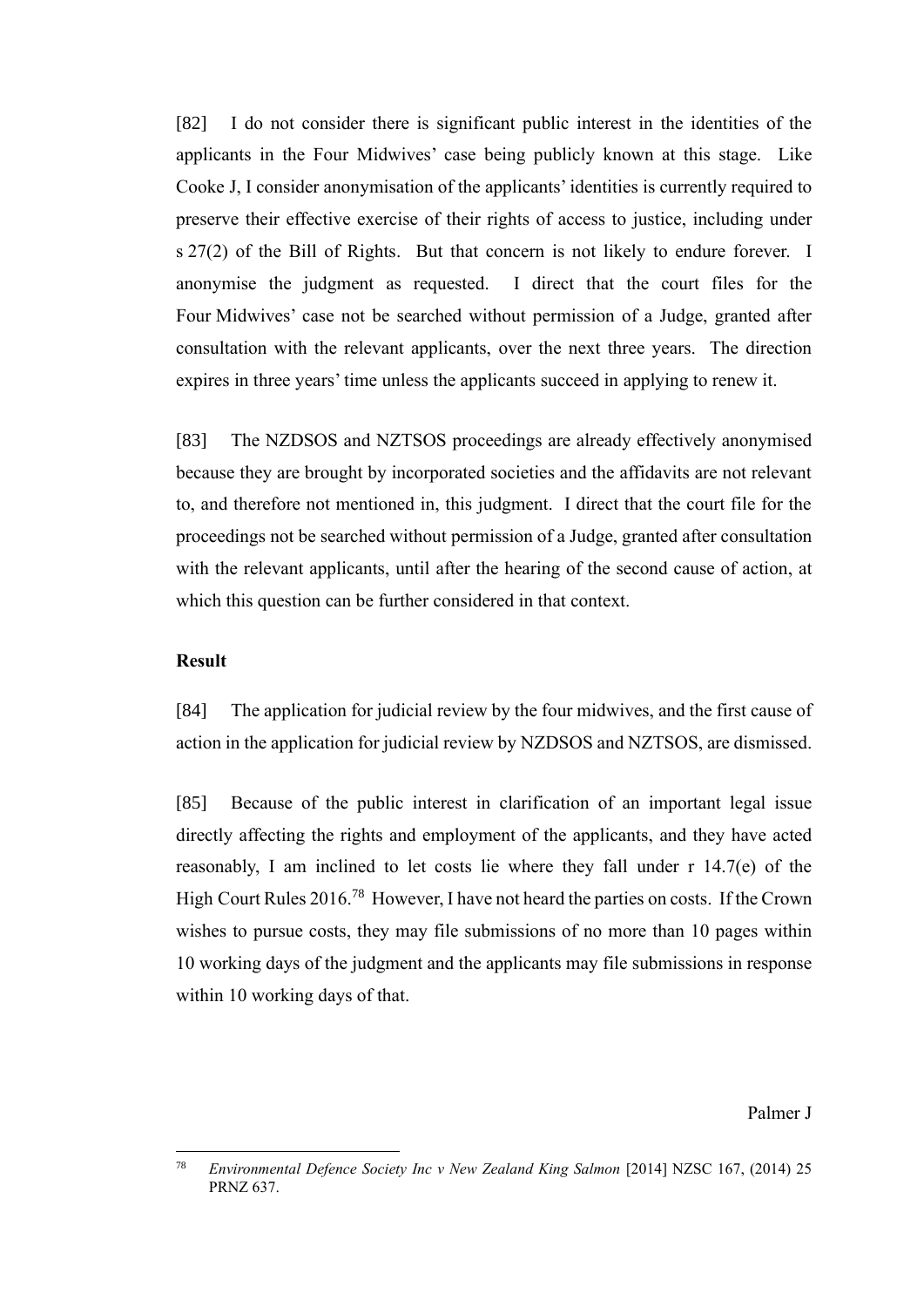## **Annex: Relevant extracts from the Act and Order**

## **COVID-19 Public Health Response Act 2020**

### **4 Purpose**

The purpose of this Act is to support a public health response to COVID-19 that—

- (a) prevents, and limits the risk of, the outbreak or spread of COVID-19 (taking into account the infectious nature and potential for asymptomatic transmission of COVID-19); and
- (b) avoids, mitigates, or remedies the actual or potential adverse effects of the COVID-19 outbreak (whether direct or indirect); and
- (c) is co-ordinated, orderly, and proportionate; and
- (ca) allows social, economic, and other factors to be taken into account where it is relevant to do so; and
- (cb) is economically sustainable and allows for the recovery of MIQF costs; and
- (d) has enforceable measures, in addition to the relevant voluntary measures and public health and other guidance that also support that response.

#### **9 Minister may make COVID-19 orders**

- (1) The Minister may make a COVID-19 order in accordance with the following provisions:
	- (a) the Minister must have had regard to advice from the Director-General about—
		- (i) the risks of the outbreak or spread of COVID-19; and
		- (ii) the nature and extent of measures (whether voluntary or enforceable) that are appropriate to address those risks; and
	- (b) the Minister may have had regard to any decision by the Government on the level of public health measures appropriate to respond to those risks and avoid, mitigate, or remedy the effects of the outbreak or spread of COVID-19 (which decision may have taken into account any social, economic, or other factors); and
	- (ba) the Minister must be satisfied that the order does not limit or is a justified limit on the rights and freedoms in the [New](https://www.legislation.govt.nz/act/public/2020/0012/latest/link.aspx?search=ts_act%40bill%40regulation%40deemedreg_COVID-19_resel_25_a&p=1&id=DLM224791)  [Zealand Bill of Rights Act 1990;](https://www.legislation.govt.nz/act/public/2020/0012/latest/link.aspx?search=ts_act%40bill%40regulation%40deemedreg_COVID-19_resel_25_a&p=1&id=DLM224791) and
	- (c) the Minister—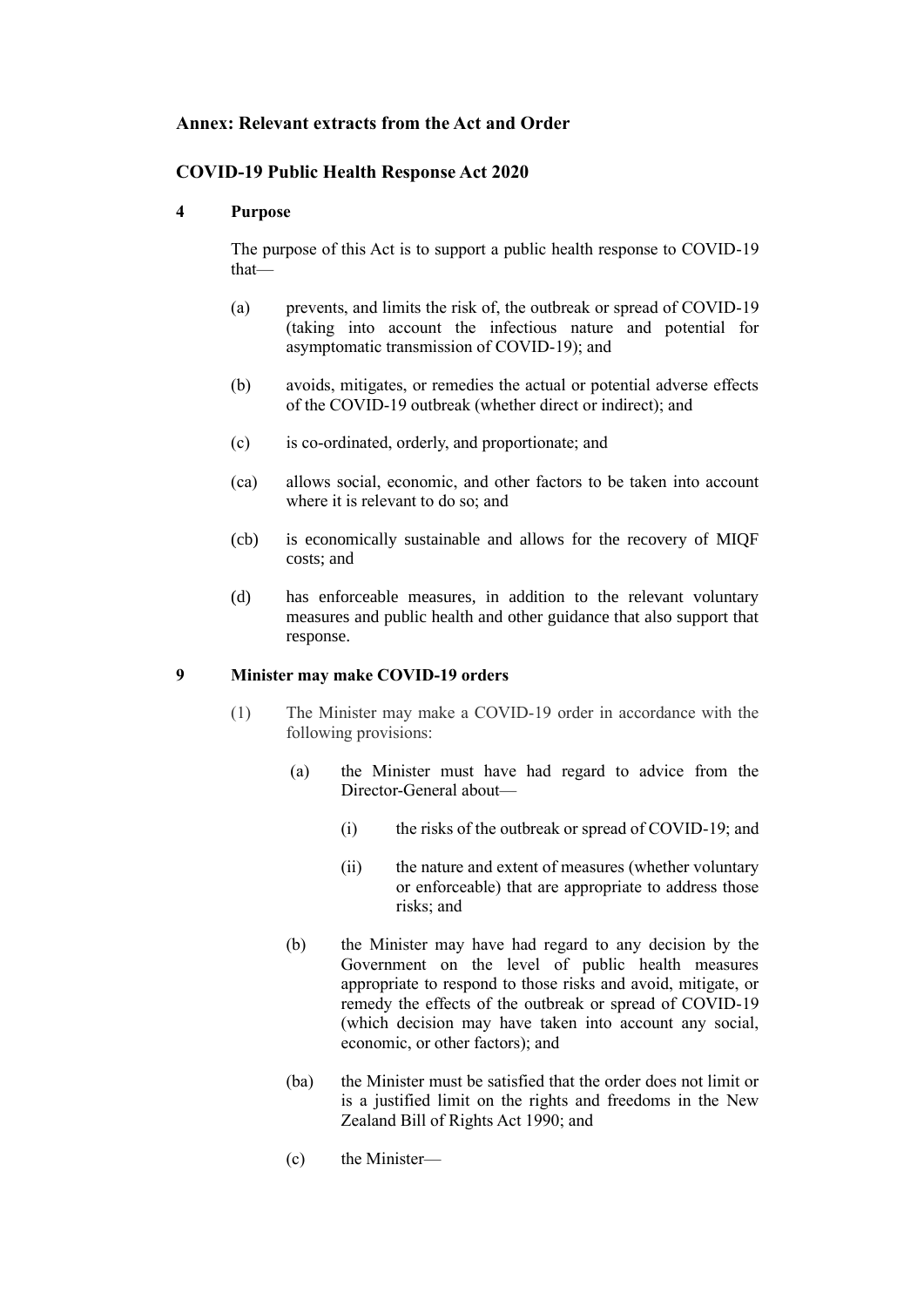- (i) must have consulted the Prime Minister, the Minister of Justice, and the Minister of Health; and
- (ii) may have consulted any other Minister that the Minister (as defined in this Act) thinks fit; and
- (d) before making the order, the Minister must be satisfied that the order is appropriate to achieve the purpose of this Act.

#### **11 Orders that can be made under this Act**

- (1) The Minister or Director-General may in accordance wit[h section 9](https://www.legislation.govt.nz/act/public/2020/0012/latest/link.aspx?id=LMS344175#LMS344175) or [10](https://www.legislation.govt.nz/act/public/2020/0012/latest/link.aspx?id=LMS344176#LMS344176) (as the case may be) make an order under this section for 1 or more of the following purposes:
	- (a) to require persons to refrain from taking any specified actions that contribute or are likely to contribute to the risk of the outbreak or spread of COVID-19, or require persons to take any specified actions, or comply with any specified measures, that contribute or are likely to contribute to preventing the risk of the outbreak or spread of COVID-19, including (without limitation) requiring persons to do any of the following:
		- (i) stay in any specified place or refrain from going to any specified place:
		- (ii) refrain from associating with specified persons:
		- (iii) stay physically distant from any persons in any specified way:
		- (iv) refrain from travelling to or from any specified area:
		- (v) refrain from carrying out specified activities (for example, business activities involving close personal contact) or require specified activities to be carried out only in any specified way or in compliance with specified measures:
		- (vi) be isolated or quarantined in any specified place or in any specified way:
		- (vii) refrain from participating in gatherings of any specified kind, in any specified place, or in specified circumstances:
		- (viii) report for and undergo a medical examination or testing of any kind, and at any place or time, specified and in any specified way or specified circumstances:
		- (ix) provide, in specified circumstances or in any specified way, any information necessary for the purpose of contact tracing: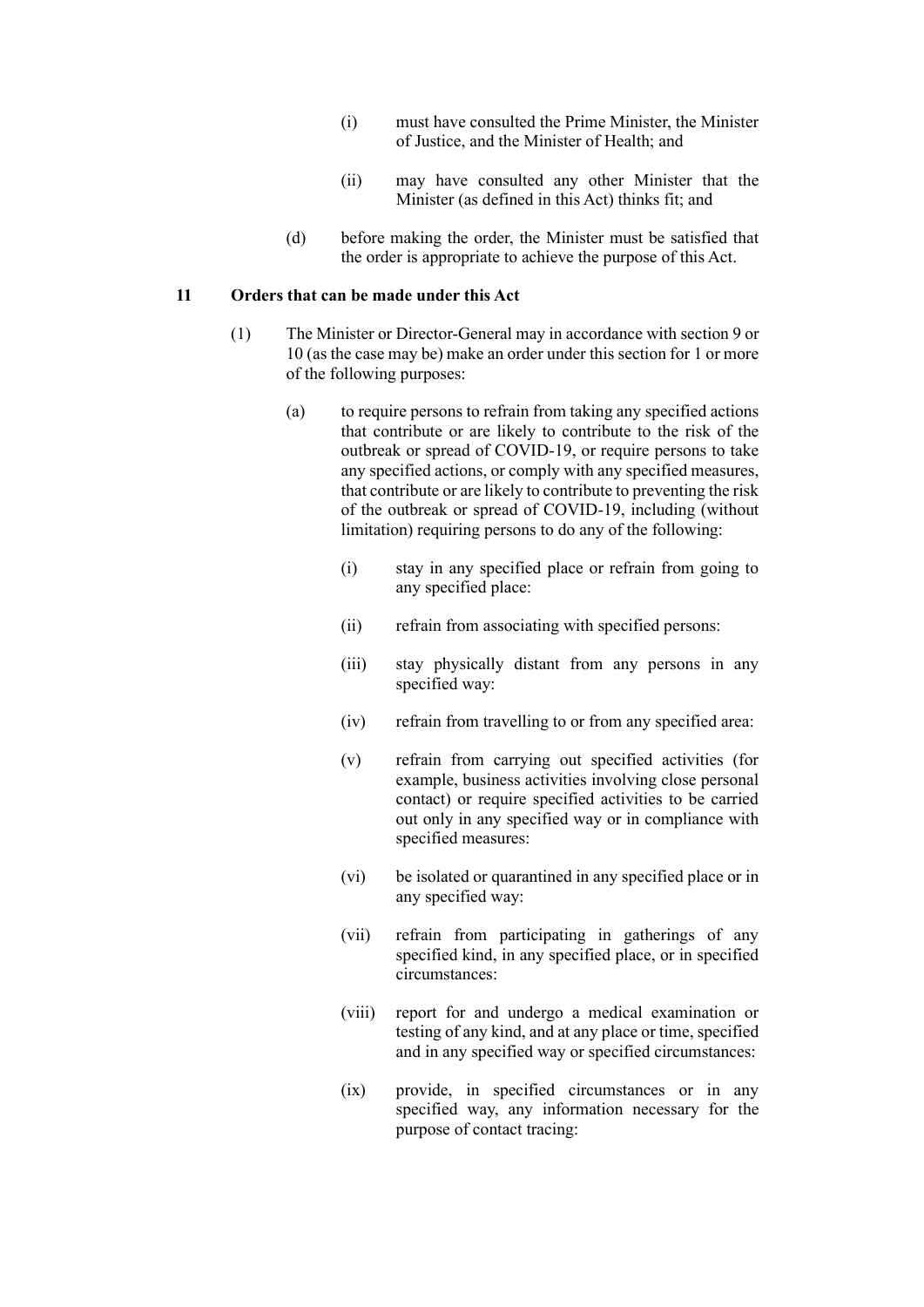(x) satisfy any specified criteria before entering New Zealand from a place outside New Zealand, which may include being registered to enter an MIQF on arrival in New Zealand:

#### **12 General provisions relating to COVID-19 orders**

(1) A COVID-19 order may—

…

- (a) impose different measures for different circumstances and different classes of persons or things:
- $(b)$  apply,—
	- (i) in relation to people, generally to all people in New Zealand or to any specified class of people in New Zealand:
	- (ii) in relation to things that can be specified under [section 11,](https://www.legislation.govt.nz/act/public/2020/0012/latest/link.aspx?search=ts_act%40bill%40regulation%40deemedreg_COVID-19_resel_25_a&p=1&id=LMS344177#LMS344177) to any class of those things or to all of those things:
	- (iii) in relation to anything else,—
		- (A) generally throughout New Zealand:
		- (B) in any area, however described:
- (c) exempt (with or without conditions) from compliance with or the application of any provisions of the order any person or thing or class of persons or things:
- (d) authorise any person or class of persons to—
	- (i) grant an exemption (with or without conditions) referred to in paragraph (c); or
	- (ii) authorise (with or without conditions) a specified activity that would otherwise be prohibited by the order:
- (e) if any thing can be prohibited under [section 11,](https://www.legislation.govt.nz/act/public/2020/0012/latest/link.aspx?search=ts_act%40bill%40regulation%40deemedreg_COVID-19_resel_25_a&p=1&id=LMS344177#LMS344177) permit that thing but only subject to specified conditions.
- (2) However, a COVID-19 order—
	- (a) may not apply only to a specific individual:
	- …

#### **13 Effect of COVID-19 orders**

(1) A COVID-19 order may not be held invalid just because—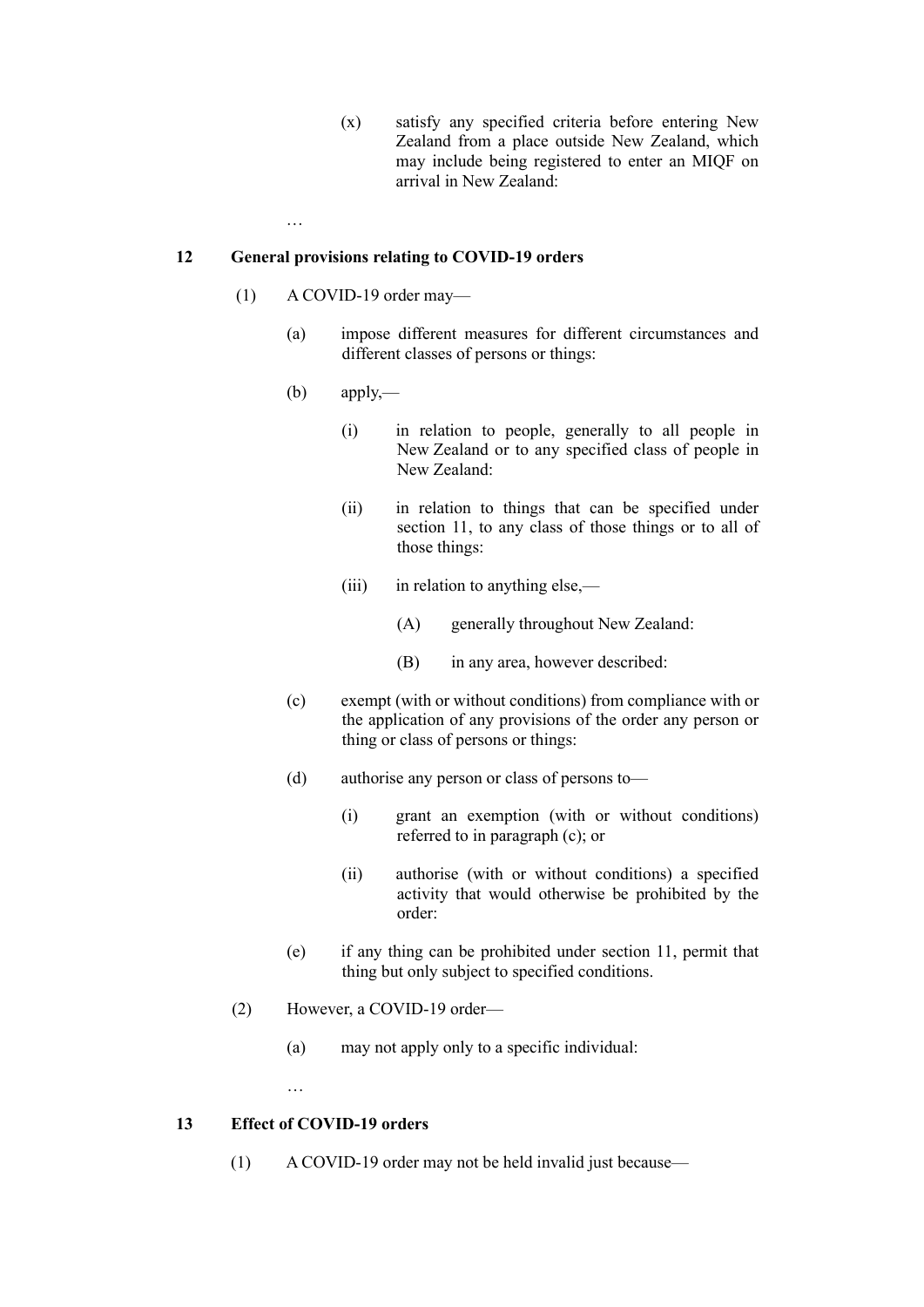- (a) it is, or authorises any act or omission that is, inconsistent with the [Health Act 1956](https://www.legislation.govt.nz/act/public/2020/0012/latest/link.aspx?search=ts_act%40bill%40regulation%40deemedreg_COVID-19_resel_25_a&p=1&id=DLM305839) or any other enactment relevant to the subject matter of the order; or
- (b) it confers any discretion on, or allows any matter to be determined, approved, or exempted by any person.
- (2) However, subsection (1)(a) does not limit or affect the application of the [New Zealand Bill of Rights Act 1990.](https://www.legislation.govt.nz/act/public/2020/0012/latest/link.aspx?search=ts_act%40bill%40regulation%40deemedreg_COVID-19_resel_25_a&p=1&id=DLM224791)
- (3) To avoid doubt, nothing in this Act prevents the filing, hearing, or determination of any legal proceedings in respect of the making or terms of any COVID-19 order.

### **COVID-19 Public Health Response (Vaccinations) Order 2021**

#### **4 Definitions**

**affected person** means a person who belongs to a group (or whose work would cause them to belong to a group)

**group** means a group of affected persons specified in the second column of an item of the table set out in [Schedule 2](https://www.legislation.govt.nz/regulation/public/2021/0094/18.0/link.aspx?id=LMS487909#LMS487909)

**vaccinated**, in relation to an affected person, means the person has received all of the doses of a COVID-19 vaccine or combination of COVID-19 vaccines specified in the first column of the table in Schedule 3 administered in accordance with the requirements specified for that vaccine or combination of vaccines in the second column of that table

### **7 Duty of affected person not to carry out certain work**

An affected person must not carry out certain work unless they are –

- (a) vaccinated; or
- (b) an exempt person.

#### **8 Duties of relevant PCBUs in relation to vaccinations**

- (1) A relevant PCBU must not allow an affected person (other than an exempt person) to carry out certain work unless satisfied that the affected person is vaccinated.
- (2) A relevant PCBU—
	- (a) must notify each affected person of their duty to be vaccinated; and
	- (b) must not prevent the affected person from reporting for, and undergoing, vaccination during their working